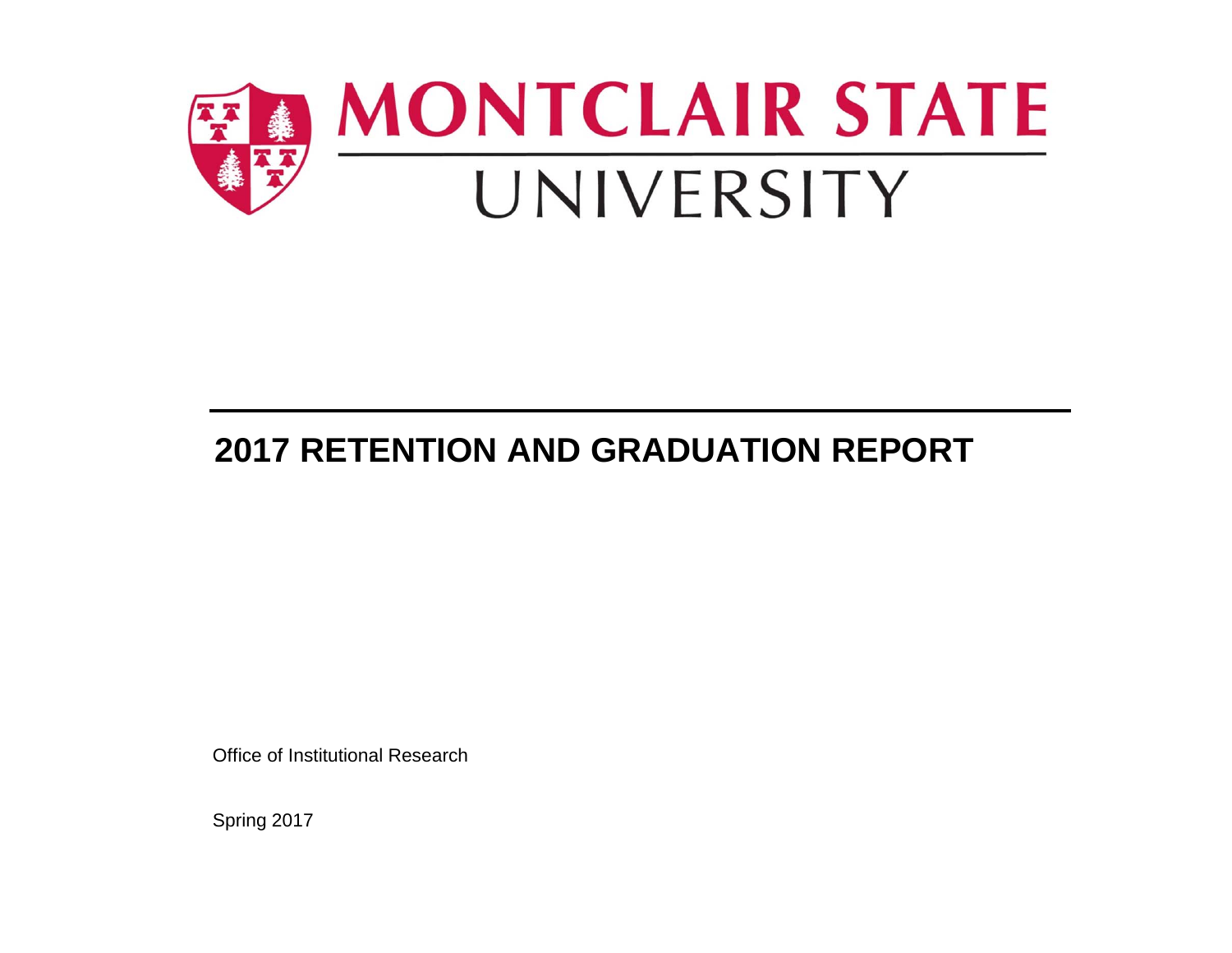# **TABLE 1: RETENTION AND GRADUATION RATES FOR FULL-TIME, FIRST-TIME UNDERGRADUATE COHORTS ENTERING FALL 2006 TO FALL 2015 [1]**

|                                                |                                                          |                              | <b>RETENTION RATES</b>                                    |                              | <b>RETENTION &amp; CUMULATIVE GRADUATION RATES [2]</b> |                                   |                                  |                                   |                                  |                                                                                                               |
|------------------------------------------------|----------------------------------------------------------|------------------------------|-----------------------------------------------------------|------------------------------|--------------------------------------------------------|-----------------------------------|----------------------------------|-----------------------------------|----------------------------------|---------------------------------------------------------------------------------------------------------------|
| <b>YEAR</b><br><b>COHORT</b><br><b>ENTERED</b> | <b>NUMBER IN</b><br><b>ENTERING</b><br><b>COHORT [3]</b> | <b>SECOND</b><br><b>YEAR</b> | <b>PERCENT RETAINED TO</b><br><b>THIRD</b><br><b>YEAR</b> | <b>FOURTH</b><br><b>YEAR</b> | <b>PERCENT</b><br>4 YEARS                              | <b>PERCENT</b><br><b>5TH YEAR</b> | <b>PERCENT</b><br><b>5 YEARS</b> | <b>PERCENT</b><br><b>6TH YEAR</b> | <b>PERCENT</b><br><b>6 YEARS</b> | <b>PERCENT</b><br><b>GRADUATED RETAINED TO GRADUATED RETAINED TO GRADUATED RETAINED TO</b><br><b>7TH YEAR</b> |
| 2006                                           | 2,017                                                    | 81.7%                        | 73.6%                                                     | 70.1%                        | 34.8%                                                  | 33.4%                             | 57.7%                            | $9.2\%$                           | 63.2%                            | 3.2%                                                                                                          |
| 2007 [4]                                       | 2,068                                                    | 81.9%                        | 73.7%                                                     | 69.9%                        | 34.4%                                                  | 34.1%                             | 57.9%                            | 9.4%                              | 63.4%                            | 3.7%                                                                                                          |
| 2008 [4]                                       | 2,257                                                    | 83.0%                        | 75.6%                                                     | 70.6%                        | 36.2%                                                  | 33.0%                             | 58.9%                            | $9.2\%$                           | 63.8%                            | 4.0%                                                                                                          |
| 2009 [4]                                       | 2,100                                                    | 81.2%                        | 73.3%                                                     | 70.0%                        | 36.0%                                                  | 32.0%                             | 60.0%                            | 7.6%                              | 65.6%                            | 2.5%                                                                                                          |
| 2010 [4]                                       | 2,169                                                    | 81.8%                        | 73.9%                                                     | 69.8%                        | 39.2%                                                  | 29.7%                             | 60.9%                            | 6.8%                              | 65.2%                            | 2.3%                                                                                                          |
| 2011 [4]                                       | 2,336                                                    | 81.7%                        | 72.5%                                                     | 69.3%                        | 42.3%                                                  | 26.5%                             | 62.0%                            | 5.9%                              |                                  |                                                                                                               |
| 2012 [4]                                       | 2,202                                                    | 86.0%                        | 77.7%                                                     | 75.0%                        | 47.1%                                                  | 27.0%                             |                                  |                                   |                                  |                                                                                                               |
| 2013 [4]                                       | 3,028                                                    | 81.4%                        | 73.0%                                                     | 70.3%                        |                                                        |                                   |                                  |                                   |                                  |                                                                                                               |
| 2014 [4]                                       | 2,889                                                    | 83.2%                        | 76.3%                                                     |                              |                                                        |                                   |                                  |                                   |                                  |                                                                                                               |
| 2015 [4]                                       | 3,098                                                    | 83.1%                        |                                                           |                              |                                                        |                                   |                                  |                                   |                                  |                                                                                                               |
| <b>Means</b>                                   | 2,416                                                    | 82.5%                        | 74.4%                                                     | 70.6%                        | 38.6%                                                  | 30.8%                             | 59.6%                            | 8.0%                              | 64.2%                            | 3.2%                                                                                                          |

[1] Sources: SURE/IPEDS Enrollment, Degree, and SSN Change file submissions. Retention rates exclude degree earners.

[2] Graduation rates correspond to those reported on the IPEDS Graduation Rate Survey (GRS).

[3] This is the Revised IPEDS GRS Cohort number, with exclusions (death, permanent disability, military service, foreign service, & church mission service) removed.

[4] Beginning in 2007, IPEDS tracks all full-time, first-time students, including those who enter with enough credits to be classified as sophomores or above.

 $\overline{P}$  = Our most recent retention and graduation rates.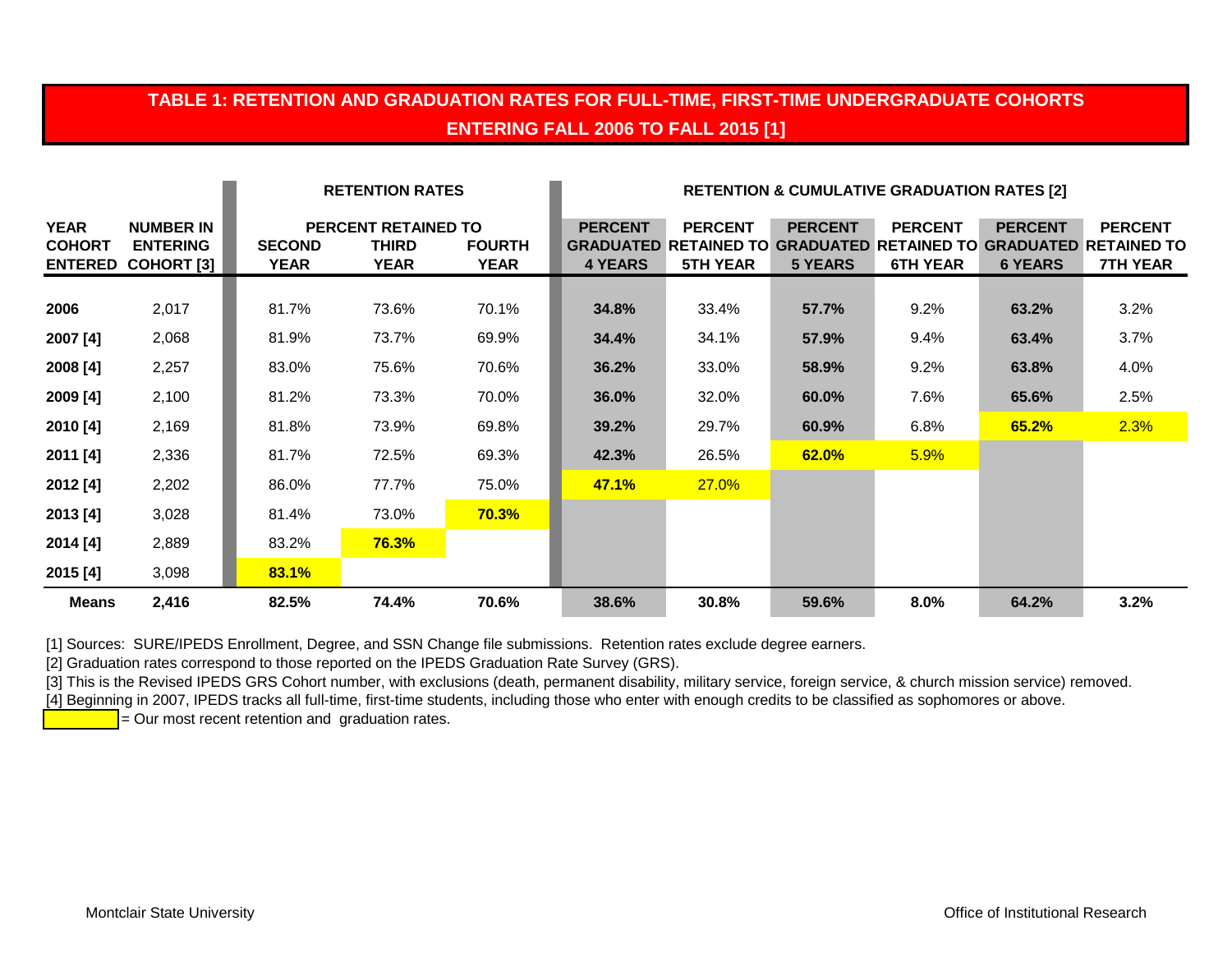# **TABLE 2: RETENTION AND GRADUATION RATES FOR FULL-TIME, FIRST-TIME FRESHMAN COHORTS BY ADMISSIONS STATUS, FALL 2010 TO FALL 2015 [1]**

|                                       |                                                      |                              | <b>RETENTION RATES</b>                             |                              |                                  | <b>RETENTION &amp; CUMULATIVE GRADUATION RATES</b> |                                  |                                   |                                  |                                                                                                               |
|---------------------------------------|------------------------------------------------------|------------------------------|----------------------------------------------------|------------------------------|----------------------------------|----------------------------------------------------|----------------------------------|-----------------------------------|----------------------------------|---------------------------------------------------------------------------------------------------------------|
| YEAR &<br><b>ADMIT</b><br><b>TYPE</b> | <b>NUMBER IN</b><br><b>ENTERING</b><br><b>COHORT</b> | <b>SECOND</b><br><b>YEAR</b> | PERCENT RETAINED TO<br><b>THIRD</b><br><b>YEAR</b> | <b>FOURTH</b><br><b>YEAR</b> | <b>PERCENT</b><br><b>4 YEARS</b> | <b>PERCENT</b><br><b>5TH YEAR</b>                  | <b>PERCENT</b><br><b>5 YEARS</b> | <b>PERCENT</b><br><b>6TH YEAR</b> | <b>PERCENT</b><br><b>6 YEARS</b> | <b>PERCENT</b><br><b>GRADUATED RETAINED TO GRADUATED RETAINED TO GRADUATED RETAINED TO</b><br><b>7TH YEAR</b> |
| 2010                                  | 2,169                                                | 81.8%                        | 73.9%                                              | 69.8%                        | 39.2%                            | 29.7%                                              | 60.9%                            | 6.8%                              | 65.2%                            | 2.3%                                                                                                          |
| Regular                               | 1,910                                                | 82.0%                        | 74.2%                                              | 70.3%                        | 40.8%                            | 28.8%                                              | 62.3%                            | 6.3%                              | 66.0%                            | 2.2%                                                                                                          |
| <b>EOF</b>                            | 107                                                  | 85.0%                        | 75.7%                                              | 72.0%                        | 29.0%                            | 41.1%                                              | 57.0%                            | 10.3%                             | 68.2%                            | 2.8%                                                                                                          |
| Special                               | 152                                                  | 77.0%                        | 67.8%                                              | 61.2%                        | 25.7%                            | 32.9%                                              | 45.4%                            | 10.5%                             | 53.3%                            | 3.3%                                                                                                          |
| 2011                                  | 2,336                                                | 81.7%                        | 72.5%                                              | 69.3%                        | 42.3%                            | 26.5%                                              | 62.0%                            | 5.9%                              |                                  |                                                                                                               |
| Regular                               | 2,101                                                | 81.3%                        | 72.2%                                              | 69.3%                        | 42.5%                            | 26.5%                                              | 62.3%                            | 5.9%                              |                                  |                                                                                                               |
| <b>EOF</b>                            | 108                                                  | 88.0%                        | 77.8%                                              | 74.1%                        | 43.5%                            | 25.9%                                              | 63.0%                            | 5.6%                              |                                  |                                                                                                               |
| Special                               | 127                                                  | 82.7%                        | 73.2%                                              | 65.4%                        | 38.6%                            | 26.8%                                              | 56.7%                            | 5.5%                              |                                  |                                                                                                               |
| 2012                                  | 2,202                                                | 86.0%                        | 77.7%                                              | 75.0%                        | 47.1%                            | 27.0%                                              |                                  |                                   |                                  |                                                                                                               |
| Regular                               | 1,974                                                | 85.6%                        | 77.3%                                              | 74.5%                        | 47.3%                            | 26.2%                                              |                                  |                                   |                                  |                                                                                                               |
| <b>EOF</b>                            | 124                                                  | 91.9%                        | 86.3%                                              | 84.7%                        | 46.8%                            | 37.1%                                              |                                  |                                   |                                  |                                                                                                               |
| Special                               | 104                                                  | 87.5%                        | 76.0%                                              | 73.1%                        | 44.2%                            | 29.8%                                              |                                  |                                   |                                  |                                                                                                               |
| 2013                                  | 3,028                                                | 81.4%                        | 73.0%                                              | 70.3%                        |                                  |                                                    |                                  |                                   |                                  |                                                                                                               |
| Regular                               | 2,806                                                | 80.8%                        | 72.4%                                              | 69.9%                        |                                  |                                                    |                                  |                                   |                                  |                                                                                                               |
| <b>EOF</b>                            | 126                                                  | 90.5%                        | 83.3%                                              | 81.7%                        |                                  |                                                    |                                  |                                   |                                  |                                                                                                               |
| Special                               | 96                                                   | 88.5%                        | 76.0%                                              | 67.7%                        |                                  |                                                    |                                  |                                   |                                  |                                                                                                               |
| 2014                                  | 2,889                                                | 83.2%                        | 76.3%                                              |                              |                                  |                                                    |                                  |                                   |                                  |                                                                                                               |
| Regular                               | 2,654                                                | 83.1%                        | 76.2%                                              |                              |                                  |                                                    |                                  |                                   |                                  |                                                                                                               |
| <b>EOF</b>                            | 119                                                  | 89.1%                        | 85.7%                                              |                              |                                  |                                                    |                                  |                                   |                                  |                                                                                                               |
| Special                               | 116                                                  | 78.4%                        | 69.0%                                              |                              |                                  |                                                    |                                  |                                   |                                  |                                                                                                               |
| 2015                                  | 3,098                                                | 83.1%                        |                                                    |                              |                                  |                                                    |                                  |                                   |                                  |                                                                                                               |
| Regular                               | 2,850                                                | 82.8%                        |                                                    |                              |                                  |                                                    |                                  |                                   |                                  |                                                                                                               |
| <b>EOF</b>                            | 122                                                  | 91.8%                        |                                                    |                              |                                  |                                                    |                                  |                                   |                                  |                                                                                                               |
| Special                               | 126                                                  | 81.0%                        |                                                    |                              |                                  |                                                    |                                  |                                   |                                  |                                                                                                               |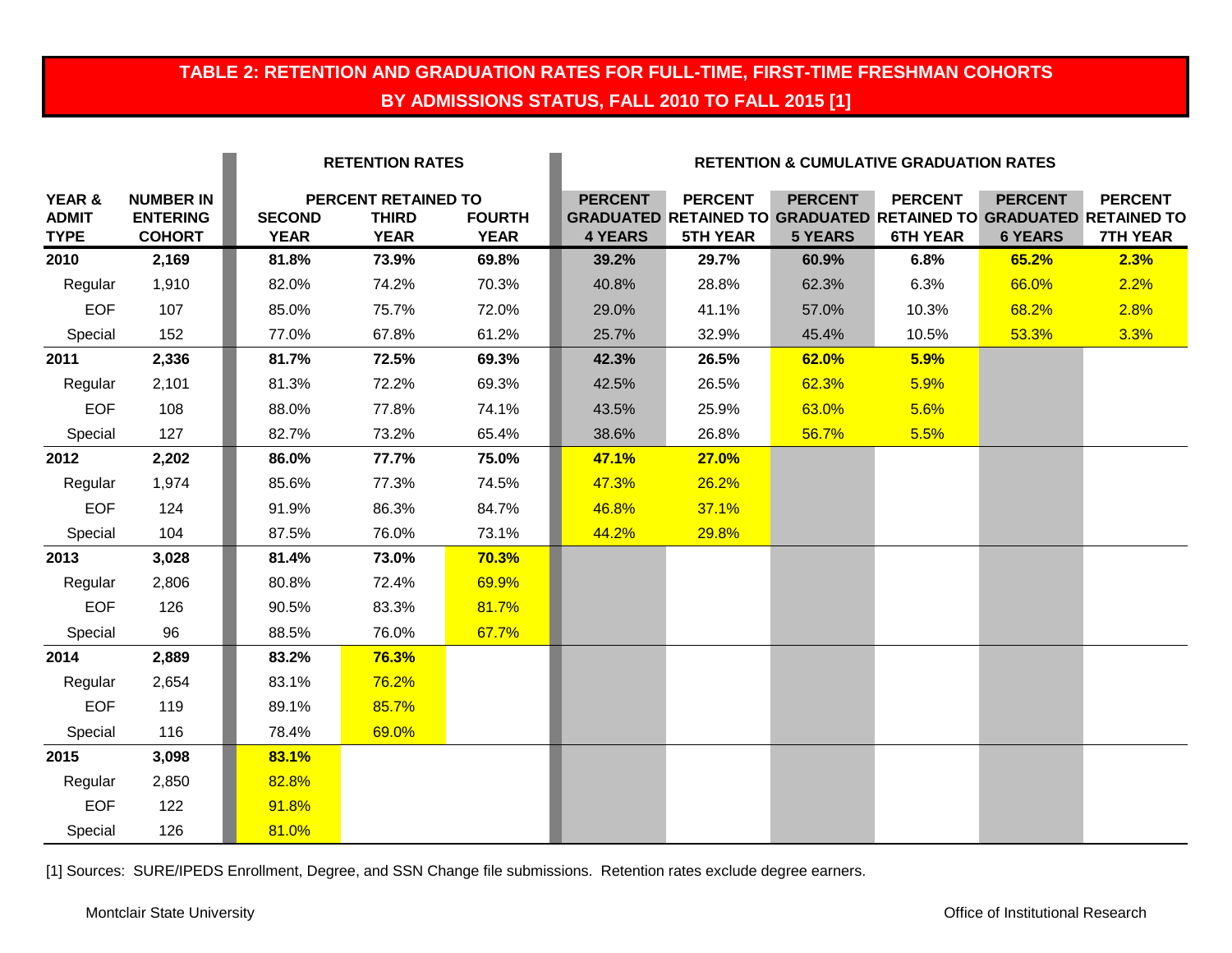# **TABLE 3: RETENTION AND GRADUATION RATES FOR FULL-TIME, FIRST-TIME FRESHMAN COHORTS BY SEX, FALL 2010 TO FALL 2015 [1]**

|                                        |                                                      |                              | <b>RETENTION RATES</b>                                    |                              | <b>RETENTION &amp; CUMULATIVE GRADUATION RATES</b> |                                   |                                  |                                   |                                  |                                                                                                               |
|----------------------------------------|------------------------------------------------------|------------------------------|-----------------------------------------------------------|------------------------------|----------------------------------------------------|-----------------------------------|----------------------------------|-----------------------------------|----------------------------------|---------------------------------------------------------------------------------------------------------------|
| <b>YEAR</b><br><b>ENTERED</b><br>& SEX | <b>NUMBER IN</b><br><b>ENTERING</b><br><b>COHORT</b> | <b>SECOND</b><br><b>YEAR</b> | <b>PERCENT RETAINED TO</b><br><b>THIRD</b><br><b>YEAR</b> | <b>FOURTH</b><br><b>YEAR</b> | <b>PERCENT</b><br><b>4 YEARS</b>                   | <b>PERCENT</b><br><b>5TH YEAR</b> | <b>PERCENT</b><br><b>5 YEARS</b> | <b>PERCENT</b><br><b>6TH YEAR</b> | <b>PERCENT</b><br><b>6 YEARS</b> | <b>PERCENT</b><br><b>GRADUATED RETAINED TO GRADUATED RETAINED TO GRADUATED RETAINED TO</b><br><b>7TH YEAR</b> |
| 2010                                   | 2,169                                                | 81.8%                        | 73.9%                                                     | 69.8%                        | 39.2%                                              | 29.7%                             | 60.9%                            | 6.8%                              | 65.2%                            | 2.3%                                                                                                          |
| Female                                 | 1,248                                                | 83.1%                        | 75.9%                                                     | 71.9%                        | 43.8%                                              | 28.2%                             | 65.1%                            | 6.2%                              | 69.6%                            | 1.9%                                                                                                          |
| Male                                   | 921                                                  | 80.1%                        | 71.1%                                                     | 66.9%                        | 33.0%                                              | 31.7%                             | 55.0%                            | 7.7%                              | 59.4%                            | 2.8%                                                                                                          |
| 2011                                   | 2,336                                                | 81.7%                        | 72.5%                                                     | 69.3%                        | 42.3%                                              | 26.5%                             | 62.0%                            | 5.9%                              |                                  |                                                                                                               |
| Female                                 | 1,427                                                | 84.4%                        | 75.8%                                                     | 72.7%                        | 48.3%                                              | 24.6%                             | 67.6%                            | 4.6%                              |                                  |                                                                                                               |
| Male                                   | 909                                                  | 77.4%                        | 67.4%                                                     | 64.0%                        | 32.9%                                              | 29.5%                             | 53.1%                            | 7.9%                              |                                  |                                                                                                               |
| 2012                                   | 2,202                                                | 86.0%                        | 77.7%                                                     | 75.0%                        | <b>47.1%</b>                                       | 27.0%                             |                                  |                                   |                                  |                                                                                                               |
| Female                                 | 1,431                                                | 87.1%                        | 79.4%                                                     | 76.5%                        | 50.7%                                              | 25.4%                             |                                  |                                   |                                  |                                                                                                               |
| Male                                   | 771                                                  | 83.9%                        | 74.7%                                                     | 72.2%                        | 40.3%                                              | 30.1%                             |                                  |                                   |                                  |                                                                                                               |
| 2013                                   | 3,028                                                | 81.4%                        | 73.0%                                                     | 70.3%                        |                                                    |                                   |                                  |                                   |                                  |                                                                                                               |
| Female                                 | 1,891                                                | 82.3%                        | 74.9%                                                     | 72.0%                        |                                                    |                                   |                                  |                                   |                                  |                                                                                                               |
| Male                                   | 1,137                                                | 79.9%                        | 69.8%                                                     | 67.5%                        |                                                    |                                   |                                  |                                   |                                  |                                                                                                               |
| 2014                                   | 2,889                                                | 83.2%                        | 76.3%                                                     |                              |                                                    |                                   |                                  |                                   |                                  |                                                                                                               |
| Female                                 | 1,814                                                | 85.3%                        | 79.2%                                                     |                              |                                                    |                                   |                                  |                                   |                                  |                                                                                                               |
| Male                                   | 1,075                                                | 79.6%                        | 71.4%                                                     |                              |                                                    |                                   |                                  |                                   |                                  |                                                                                                               |
| 2015                                   | 3,098                                                | 83.1%                        |                                                           |                              |                                                    |                                   |                                  |                                   |                                  |                                                                                                               |
| Female                                 | 1,951                                                | 83.9%                        |                                                           |                              |                                                    |                                   |                                  |                                   |                                  |                                                                                                               |
| Male                                   | 1,147                                                | 81.7%                        |                                                           |                              |                                                    |                                   |                                  |                                   |                                  |                                                                                                               |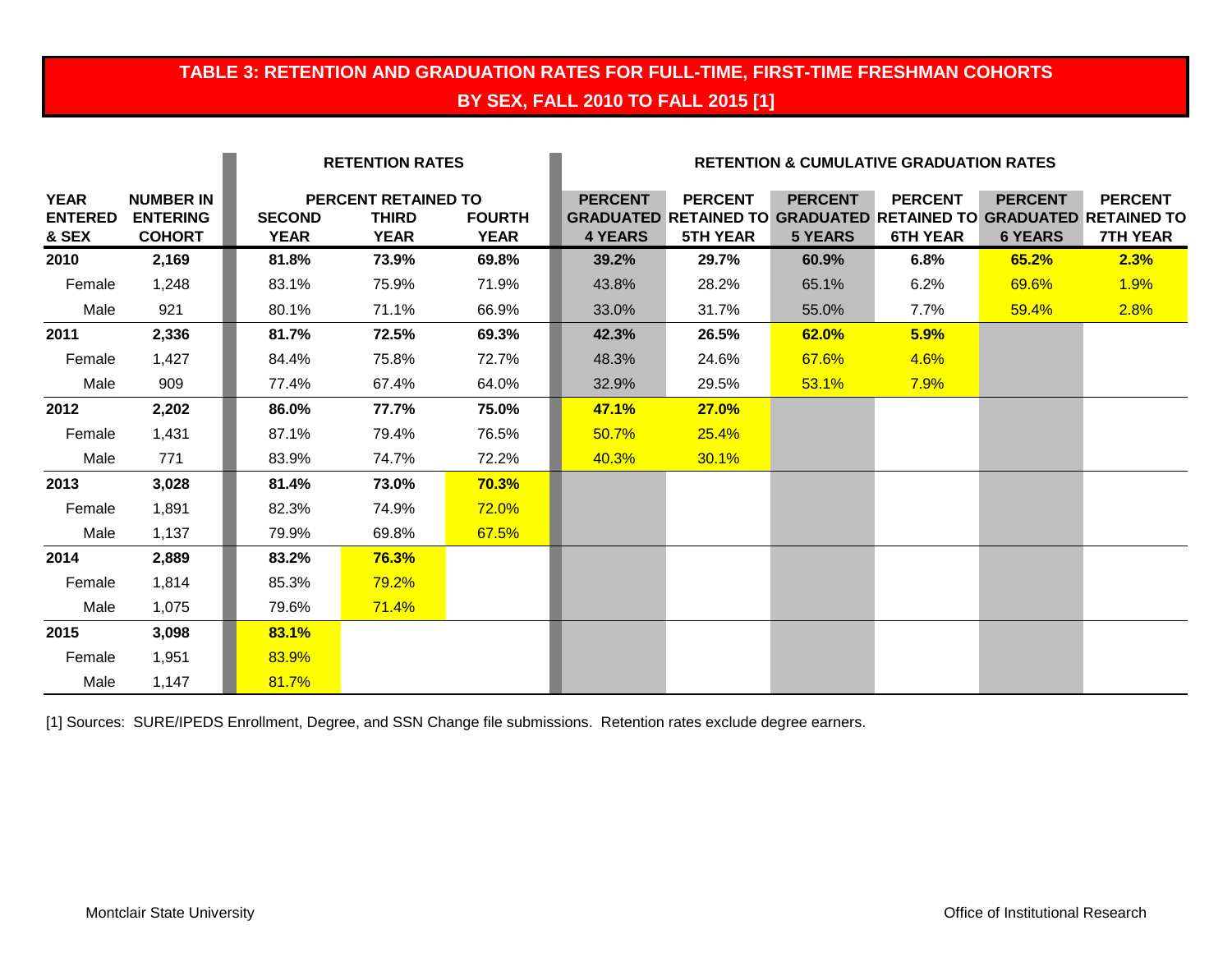### **TABLE 4: RETENTION AND GRADUATION RATES FOR FULL-TIME, FIRST-TIME FRESHMAN COHORTS BY RACE/ETHNICITY/U.S. RESIDENCY, FALL 2010 TO FALL 2015 [1]**

|               |                  | <b>RETENTION RATES</b><br><b>RETENTION &amp; CUMULATIVE GRADUATION RATES</b> |                     |                             |                |                                                                          |                |                 |                |                 |
|---------------|------------------|------------------------------------------------------------------------------|---------------------|-----------------------------|----------------|--------------------------------------------------------------------------|----------------|-----------------|----------------|-----------------|
| YEAR &        | <b>NUMBER IN</b> |                                                                              | PERCENT RETAINED TO |                             | <b>PERCENT</b> | <b>PERCENT</b>                                                           | <b>PERCENT</b> | <b>PERCENT</b>  | <b>PERCENT</b> | <b>PERCENT</b>  |
| RACE/         | <b>ENTERING</b>  | <b>SECOND</b>                                                                | <b>THIRD</b>        | <b>FOURTH</b>               |                | <b>GRADUATED RETAINED TO GRADUATED RETAINED TO GRADUATED RETAINED TO</b> |                |                 |                |                 |
| <b>ETHNIC</b> | <b>COHORT</b>    | <b>YEAR</b>                                                                  | <b>YEAR</b>         | <b>YEAR</b>                 | <b>4 YEARS</b> | <b>5TH YEAR</b>                                                          | <b>5 YEARS</b> | <b>6TH YEAR</b> | <b>6 YEARS</b> | <b>7TH YEAR</b> |
| 2010          | 2,169            | 81.8%                                                                        | 73.9%               | 69.8%                       | 39.2%          | 29.7%                                                                    | 60.9%          | 6.8%            | 65.2%          | 2.3%            |
| Internat'l    | 37               | 67.6%                                                                        | 64.9%               | 67.6%                       | 40.5%          | 24.3%                                                                    | 54.1%          | 5.4%            | 56.8%          | 5.4%            |
| Hispanic      | 429              | 81.1%                                                                        | 73.2%               | 69.0%                       | 34.0%          | 31.7%                                                                    | 55.5%          | 8.2%            | 60.8%          | 3.0%            |
| AmInd/NtAI    | $\mathbf 0$      | $\mathbb{Z}^2$                                                               | Щ,                  | $\sim$                      | Ξ.             | 4                                                                        | $\sim$         | Щ,              | $\frac{1}{2}$  | $\frac{1}{2}$   |
| Asian         | 128              | 85.9%                                                                        | 78.1%               | 75.0%                       | 40.6%          | 30.5%                                                                    | 61.7%          | 11.7%           | 67.2%          | 4.7%            |
| Black/AfAm    | 185              | 81.1%                                                                        | 70.8%               | 65.9%                       | 31.4%          | 35.1%                                                                    | 56.8%          | 8.1%            | 64.3%          | 1.1%            |
| NatHa/Pacl    | 5                | 40.0%                                                                        | 40.0%               | 40.0%                       | 0.0%           | 40.0%                                                                    | 40.0%          | 0.0%            | 40.0%          | 0.0%            |
| White         | 1,079            | 82.7%                                                                        | 74.8%               | 71.1%                       | 43.0%          | 27.8%                                                                    | 65.2%          | 4.8%            | 67.8%          | 1.8%            |
| Multiracial   | 66               | 77.3%                                                                        | 66.7%               | 57.6%                       | 33.3%          | 22.7%                                                                    | 47.0%          | 7.6%            | 53.0%          | 3.0%            |
| Unknown       | 240              | 82.1%                                                                        | 75.0%               | 69.6%                       | 38.8%          | 32.5%                                                                    | 58.8%          | 10.0%           | 66.3%          | 2.5%            |
| 2011          | 2,336            | 81.7%                                                                        | 72.5%               | 69.3%                       | 42.3%          | 26.5%                                                                    | 62.0%          | 5.9%            |                |                 |
| Internat'l    | 30               | 83.3%                                                                        | 83.3%               | 83.3%                       | 56.7%          | 26.7%                                                                    | 73.3%          | 6.7%            |                |                 |
| Hispanic      | 508              | 83.5%                                                                        | 74.0%               | 71.1%                       | 39.8%          | 31.1%                                                                    | 60.6%          | 8.9%            |                |                 |
| AmInd/NtAI    | $\mathbf 0$      | $\mathcal{L}_{\mathcal{F}}$                                                  | Щ,                  | $\mathcal{L}_{\mathcal{F}}$ | н,             | 4                                                                        | $\frac{1}{2}$  | $\frac{1}{2}$   |                |                 |
| Asian         | 113              | 85.8%                                                                        | 72.6%               | 66.4%                       | 42.5%          | 24.8%                                                                    | 60.2%          | 4.4%            |                |                 |
| Black/AfAm    | 214              | 82.2%                                                                        | 70.1%               | 66.4%                       | 37.9%          | 28.5%                                                                    | 59.3%          | 4.7%            |                |                 |
| NatHa/Pacl    | 5                | 80.0%                                                                        | 60.0%               | 60.0%                       | 40.0%          | 20.0%                                                                    | 40.0%          | 20.0%           |                |                 |
| White         | 1,189            | 81.3%                                                                        | 72.4%               | 69.6%                       | 43.7%          | 24.6%                                                                    | 63.2%          | 4.8%            |                |                 |
| Multiracial   | 94               | 74.5%                                                                        | 68.1%               | 64.9%                       | 31.9%          | 31.9%                                                                    | 56.4%          | 7.4%            |                |                 |
| Unknown       | 183              | 79.2%                                                                        | 72.7%               | 68.3%                       | 48.1%          | 21.9%                                                                    | 63.9%          | 6.0%            |                |                 |
| 2012          | 2,202            | 86.0%                                                                        | 77.7%               | 75.0%                       | 47.1%          | 27.0%                                                                    |                |                 |                |                 |
| Internat'l    | 21               | 66.7%                                                                        | 66.7%               | 57.1%                       | 33.3%          | 28.6%                                                                    |                |                 |                |                 |
| Hispanic      | 487              | 89.9%                                                                        | 83.6%               | 79.5%                       | 46.0%          | 32.0%                                                                    |                |                 |                |                 |
| AmInd/NtAI    | $\mathbf{1}$     | 100.0%                                                                       | 0.0%                | 0.0%                        | 0.0%           | 0.0%                                                                     |                |                 |                |                 |
| Asian         | 113              | 89.4%                                                                        | 81.4%               | 79.6%                       | 46.9%          | 34.5%                                                                    |                |                 |                |                 |
| Black/AfAm    | 201              | 83.6%                                                                        | 74.1%               | 70.1%                       | 41.8%          | 26.4%                                                                    |                |                 |                |                 |
| NatHa/Pacl    | $\overline{2}$   | 100.0%                                                                       | 50.0%               | 50.0%                       | 50.0%          | 0.0%                                                                     |                |                 |                |                 |
| White         | 1,179            | 85.4%                                                                        | 76.5%               | 74.2%                       | 49.2%          | 24.2%                                                                    |                |                 |                |                 |
| Multiracial   | 124              | 83.1%                                                                        | 75.0%               | 74.2%                       | 42.7%          | 30.6%                                                                    |                |                 |                |                 |
| Unknown       | 74               | 81.1%                                                                        | 73.0%               | 71.6%                       | 47.3%          | 24.3%                                                                    |                |                 |                |                 |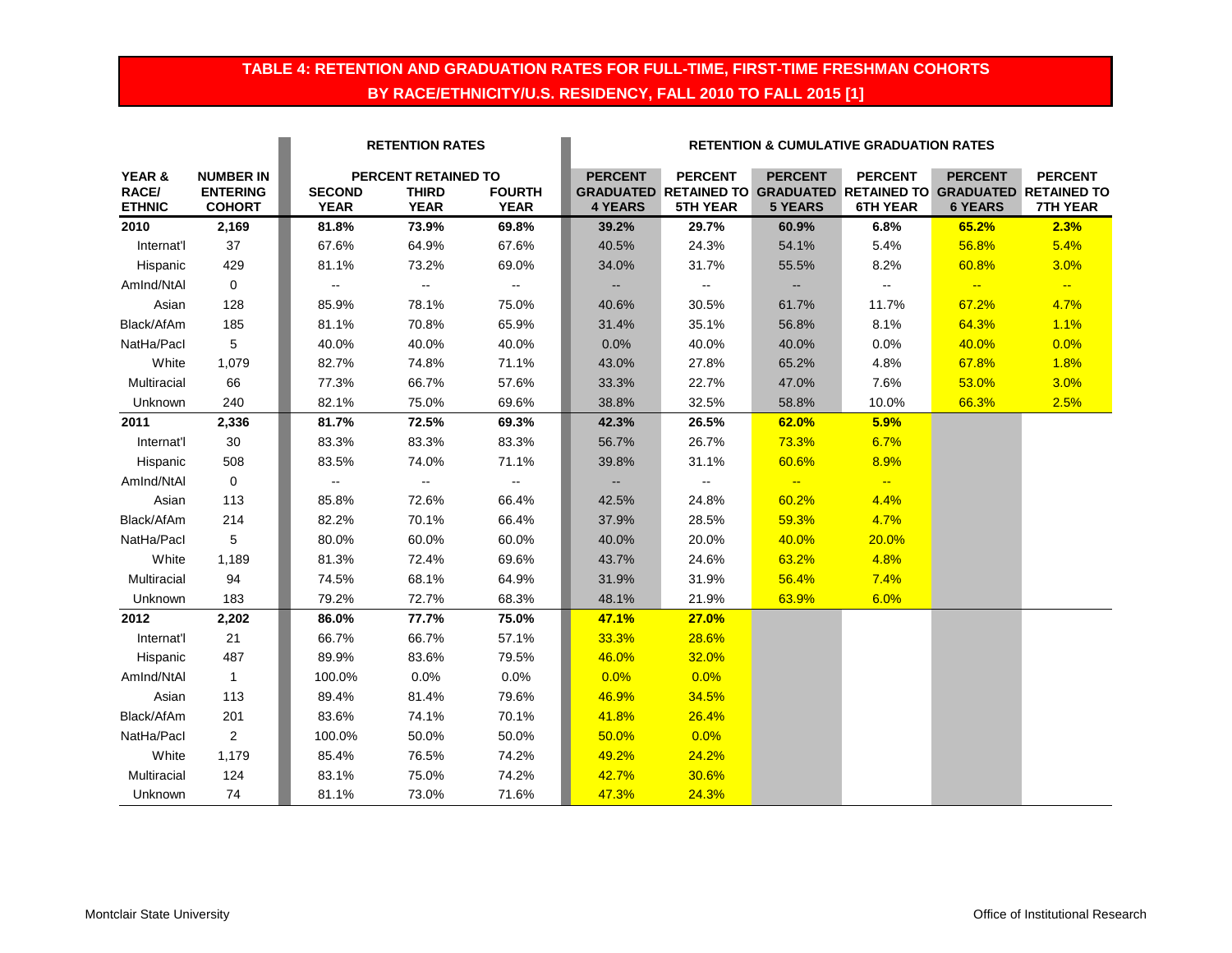|                                  |                                                      |                              | <b>RETENTION RATES</b>                             |                              | <b>RETENTION &amp; CUMULATIVE GRADUATION RATES</b> |                                                                                                               |                                  |                                   |                                  |                                   |
|----------------------------------|------------------------------------------------------|------------------------------|----------------------------------------------------|------------------------------|----------------------------------------------------|---------------------------------------------------------------------------------------------------------------|----------------------------------|-----------------------------------|----------------------------------|-----------------------------------|
| YEAR &<br>RACE/<br><b>ETHNIC</b> | <b>NUMBER IN</b><br><b>ENTERING</b><br><b>COHORT</b> | <b>SECOND</b><br><b>YEAR</b> | PERCENT RETAINED TO<br><b>THIRD</b><br><b>YEAR</b> | <b>FOURTH</b><br><b>YEAR</b> | <b>PERCENT</b><br><b>4 YEARS</b>                   | <b>PERCENT</b><br><b>GRADUATED RETAINED TO GRADUATED RETAINED TO GRADUATED RETAINED TO</b><br><b>5TH YEAR</b> | <b>PERCENT</b><br><b>5 YEARS</b> | <b>PERCENT</b><br><b>6TH YEAR</b> | <b>PERCENT</b><br><b>6 YEARS</b> | <b>PERCENT</b><br><b>7TH YEAR</b> |
| 2013                             | 3,028                                                | 81.4%                        | 73.0%                                              | 70.3%                        |                                                    |                                                                                                               |                                  |                                   |                                  |                                   |
| Internat'l                       | 43                                                   | 76.7%                        | 72.1%                                              | 67.4%                        |                                                    |                                                                                                               |                                  |                                   |                                  |                                   |
| Hispanic                         | 683                                                  | 82.4%                        | 74.4%                                              | 71.7%                        |                                                    |                                                                                                               |                                  |                                   |                                  |                                   |
| AmInd/NtAI                       | $\overline{2}$                                       | 50.0%                        | 50.0%                                              | 50.0%                        |                                                    |                                                                                                               |                                  |                                   |                                  |                                   |
| Asian                            | 174                                                  | 79.9%                        | 69.5%                                              | 66.1%                        |                                                    |                                                                                                               |                                  |                                   |                                  |                                   |
| Black/AfAm                       | 293                                                  | 83.3%                        | 73.4%                                              | 71.0%                        |                                                    |                                                                                                               |                                  |                                   |                                  |                                   |
| NatHa/Pacl                       | $\overline{4}$                                       | 100.0%                       | 75.0%                                              | 75.0%                        |                                                    |                                                                                                               |                                  |                                   |                                  |                                   |
| White                            | 1,436                                                | 80.2%                        | 72.4%                                              | 69.7%                        |                                                    |                                                                                                               |                                  |                                   |                                  |                                   |
| Multiracial                      | 114                                                  | 82.5%                        | 68.4%                                              | 66.7%                        |                                                    |                                                                                                               |                                  |                                   |                                  |                                   |
| Unknown                          | 279                                                  | 84.6%                        | 76.3%                                              | 73.5%                        |                                                    |                                                                                                               |                                  |                                   |                                  |                                   |
| 2014                             | 2,889                                                | 83.2%                        | 76.3%                                              |                              |                                                    |                                                                                                               |                                  |                                   |                                  |                                   |
| Internat'l                       | 40                                                   | 72.5%                        | 70.0%                                              |                              |                                                    |                                                                                                               |                                  |                                   |                                  |                                   |
| Hispanic                         | 716                                                  | 83.7%                        | 77.0%                                              |                              |                                                    |                                                                                                               |                                  |                                   |                                  |                                   |
| AmInd/NtAl                       | $\overline{a}$                                       | 100.0%                       | 50.0%                                              |                              |                                                    |                                                                                                               |                                  |                                   |                                  |                                   |
| Asian                            | 160                                                  | 84.4%                        | 78.1%                                              |                              |                                                    |                                                                                                               |                                  |                                   |                                  |                                   |
| Black/AfAm                       | 328                                                  | 86.6%                        | 79.6%                                              |                              |                                                    |                                                                                                               |                                  |                                   |                                  |                                   |
| NatHa/Pacl                       | $\overline{7}$                                       | 57.1%                        | 57.1%                                              |                              |                                                    |                                                                                                               |                                  |                                   |                                  |                                   |
| White                            | 1,275                                                | 83.0%                        | 76.4%                                              |                              |                                                    |                                                                                                               |                                  |                                   |                                  |                                   |
| Multiracial                      | 91                                                   | 76.9%                        | 65.9%                                              |                              |                                                    |                                                                                                               |                                  |                                   |                                  |                                   |
| Unknown                          | 270                                                  | 82.2%                        | 74.1%                                              |                              |                                                    |                                                                                                               |                                  |                                   |                                  |                                   |
| 2015                             | 3,098                                                | 83.1%                        |                                                    |                              |                                                    |                                                                                                               |                                  |                                   |                                  |                                   |
| Internat'l                       | 31                                                   | 74.2%                        |                                                    |                              |                                                    |                                                                                                               |                                  |                                   |                                  |                                   |
| Hispanic                         | 865                                                  | 81.7%                        |                                                    |                              |                                                    |                                                                                                               |                                  |                                   |                                  |                                   |
| AmInd/NtAI                       | $\overline{1}$                                       | 100.0%                       |                                                    |                              |                                                    |                                                                                                               |                                  |                                   |                                  |                                   |
| Asian                            | 179                                                  | 85.5%                        |                                                    |                              |                                                    |                                                                                                               |                                  |                                   |                                  |                                   |
| Black/AfAm                       | 391                                                  | 83.9%                        |                                                    |                              |                                                    |                                                                                                               |                                  |                                   |                                  |                                   |
| NatHa/Pacl                       | 8                                                    | 87.5%                        |                                                    |                              |                                                    |                                                                                                               |                                  |                                   |                                  |                                   |
| White                            | 1,259                                                | 83.5%                        |                                                    |                              |                                                    |                                                                                                               |                                  |                                   |                                  |                                   |
| Multiracial                      | 82                                                   | 90.2%                        |                                                    |                              |                                                    |                                                                                                               |                                  |                                   |                                  |                                   |
| Unknown                          | 282                                                  | 81.6%                        |                                                    |                              |                                                    |                                                                                                               |                                  |                                   |                                  |                                   |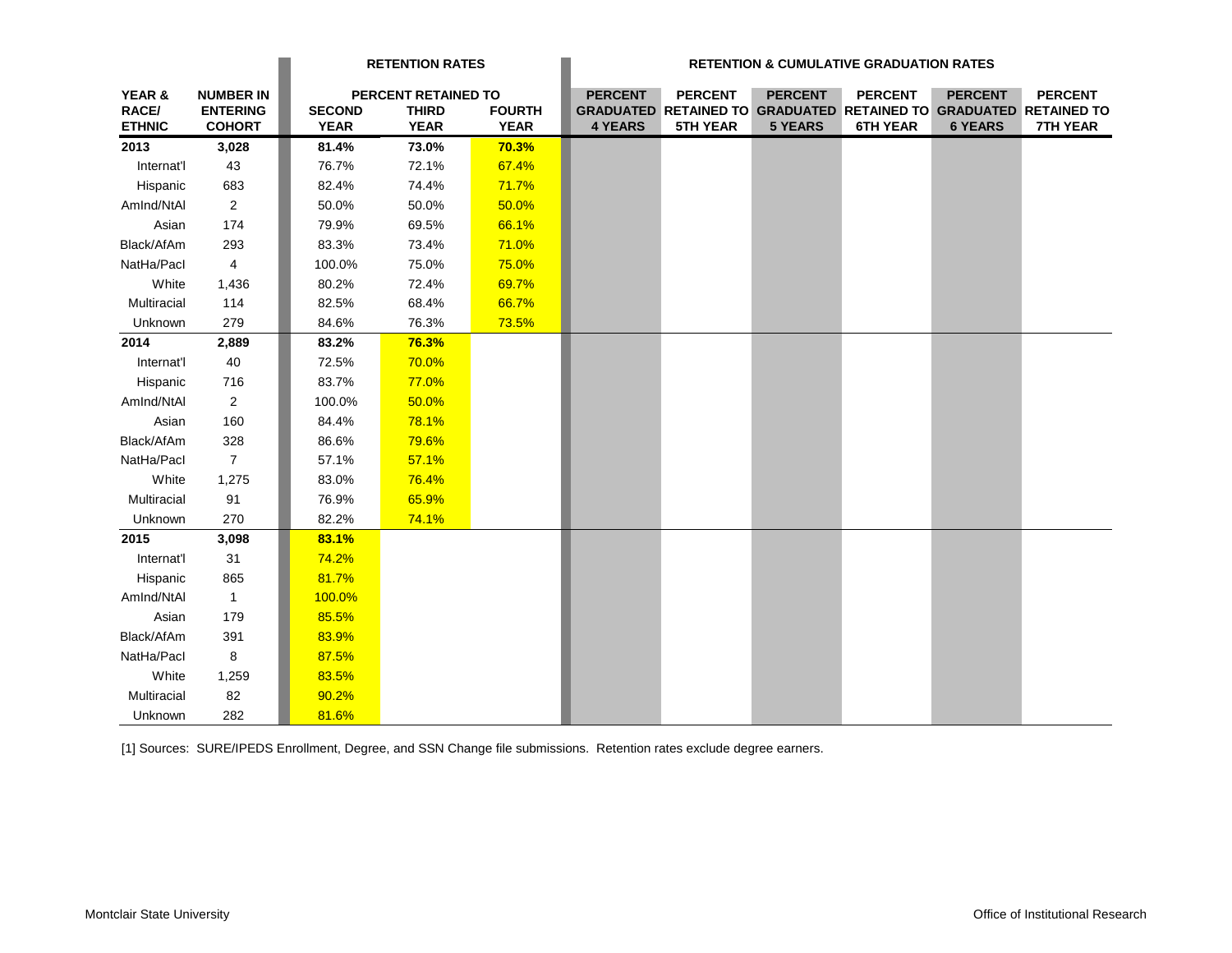### **TABLE 5: RETENTION AND GRADUATION RATES FOR FULL-TIME, FIRST-TIME UNDERGRADUATES BY RACE/ETHNICITY AND SEX, FALL 2010 [1]**

|                                             |                                                      |                              | <b>RETENTION RATES</b>                                    |                              | <b>RETENTION &amp; CUMULATIVE GRADUATION RATES</b> |                                                                                                               |                                  |                                   |                                  |                                   |
|---------------------------------------------|------------------------------------------------------|------------------------------|-----------------------------------------------------------|------------------------------|----------------------------------------------------|---------------------------------------------------------------------------------------------------------------|----------------------------------|-----------------------------------|----------------------------------|-----------------------------------|
| <b>YEAR &amp;</b><br>RACE/<br><b>ETHNIC</b> | <b>NUMBER IN</b><br><b>ENTERING</b><br><b>COHORT</b> | <b>SECOND</b><br><b>YEAR</b> | <b>PERCENT RETAINED TO</b><br><b>THIRD</b><br><b>YEAR</b> | <b>FOURTH</b><br><b>YEAR</b> | <b>PERCENT</b><br><b>4 YEARS</b>                   | <b>PERCENT</b><br><b>GRADUATED RETAINED TO GRADUATED RETAINED TO GRADUATED RETAINED TO</b><br><b>5TH YEAR</b> | <b>PERCENT</b><br><b>5 YEARS</b> | <b>PERCENT</b><br><b>6TH YEAR</b> | <b>PERCENT</b><br><b>6 YEARS</b> | <b>PERCENT</b><br><b>7TH YEAR</b> |
|                                             |                                                      |                              |                                                           |                              |                                                    |                                                                                                               |                                  |                                   |                                  |                                   |
| 2010                                        | 2,169<br>37                                          | 81.8%                        | 73.9%                                                     | 69.8%                        | 39.2%                                              | 29.7%                                                                                                         | 60.9%                            | 6.8%                              | 65.2%                            | 2.3%                              |
| Internat'l                                  |                                                      | 67.6%                        | 64.9%                                                     | 67.6%                        | 40.5%                                              | 24.3%                                                                                                         | 54.1%                            | 5.4%                              | 56.8%                            | 5.4%                              |
| Female                                      | 32                                                   | 68.8%                        | 62.5%                                                     | 65.6%                        | 37.5%                                              | 25.0%                                                                                                         | 50.0%                            | 6.3%                              | 53.1%                            | 6.3%                              |
| Male                                        | 5                                                    | 60.0%                        | 80.0%                                                     | 80.0%                        | 60.0%                                              | 20.0%                                                                                                         | 80.0%                            | 0.0%                              | 80.0%                            | 0.0%                              |
| Hispanic                                    | 429                                                  | 81.1%                        | 73.2%                                                     | 69.0%                        | 34.0%                                              | 31.7%                                                                                                         | 55.5%                            | 8.2%                              | 60.8%                            | 3.0%                              |
| Female                                      | 249                                                  | 82.3%                        | 74.7%                                                     | 71.1%                        | 38.2%                                              | 30.9%                                                                                                         | 59.0%                            | 9.2%                              | 65.1%                            | 2.8%                              |
| Male                                        | 180                                                  | 79.4%                        | 71.1%                                                     | 66.1%                        | 28.3%                                              | 32.8%                                                                                                         | 50.6%                            | 6.7%                              | 55.0%                            | 3.3%                              |
| AmInd/NtAI                                  | $\theta$                                             | $-$                          | $\overline{\phantom{a}}$                                  | --                           |                                                    | $\overline{\phantom{m}}$                                                                                      |                                  | $-$                               | --                               | --                                |
| Female                                      |                                                      | $\overline{\phantom{a}}$     | $\overline{a}$                                            | $-$                          |                                                    | $\overline{a}$                                                                                                | $-$                              | $-$                               |                                  | $-$                               |
| Male                                        |                                                      | $\overline{a}$               | $\overline{\phantom{a}}$                                  | $\overline{\phantom{a}}$     |                                                    | $\overline{a}$                                                                                                | $\overline{\phantom{a}}$         |                                   | $-$                              | $- -$                             |
| Asian                                       | 128                                                  | 85.9%                        | 78.1%                                                     | 75.0%                        | 40.6%                                              | 30.5%                                                                                                         | 61.7%                            | 11.7%                             | 67.2%                            | 4.7%                              |
| Female                                      | 75                                                   | 88.0%                        | 84.0%                                                     | 81.3%                        | 41.3%                                              | 34.7%                                                                                                         | 68.0%                            | 12.0%                             | 74.7%                            | 4.0%                              |
| Male                                        | 53                                                   | 83.0%                        | 69.8%                                                     | 66.0%                        | 39.6%                                              | 24.5%                                                                                                         | 52.8%                            | 11.3%                             | 56.6%                            | 5.7%                              |
| Black/AfAm                                  | 185                                                  | 81.1%                        | 70.8%                                                     | 65.9%                        | 31.4%                                              | 35.1%                                                                                                         | 56.8%                            | 8.1%                              | 64.3%                            | 1.1%                              |
| Female                                      | 115                                                  | 79.1%                        | 69.6%                                                     | 66.1%                        | 35.7%                                              | 32.2%                                                                                                         | 56.5%                            | 8.7%                              | 65.2%                            | 1.7%                              |
| Male                                        | 70                                                   | 84.3%                        | 72.9%                                                     | 65.7%                        | 24.3%                                              | 40.0%                                                                                                         | 57.1%                            | 7.1%                              | 62.9%                            | 0.0%                              |
| NatHa/Pacl                                  | 5                                                    | 40.0%                        | 40.0%                                                     | 40.0%                        | 0.0%                                               | 40.0%                                                                                                         | 40.0%                            | 0.0%                              | 40.0%                            | 0.0%                              |
| Female                                      | 1                                                    | 0.0%                         | 0.0%                                                      | 0.0%                         | 0.0%                                               | 0.0%                                                                                                          | 0.0%                             | 0.0%                              | 0.0%                             | 0.0%                              |
| Male                                        | 4                                                    | 50.0%                        | 50.0%                                                     | 50.0%                        | 0.0%                                               | 50.0%                                                                                                         | 50.0%                            | 0.0%                              | 50.0%                            | 0.0%                              |
| White                                       | 1,079                                                | 82.7%                        | 74.8%                                                     | 71.1%                        | 43.0%                                              | 27.8%                                                                                                         | 65.2%                            | 4.8%                              | 67.8%                            | 1.8%                              |
| Female                                      | 602                                                  | 84.9%                        | 77.6%                                                     | 73.4%                        | 48.8%                                              | 25.7%                                                                                                         | 71.6%                            | 3.0%                              | 73.4%                            | 1.2%                              |
| Male                                        | 477                                                  | 79.9%                        | 71.3%                                                     | 68.1%                        | 35.6%                                              | 30.4%                                                                                                         | 57.2%                            | 7.1%                              | 60.8%                            | 2.5%                              |
| <b>Multiracial</b>                          | 66                                                   | 77.3%                        | 66.7%                                                     | 57.6%                        | 33.3%                                              | 22.7%                                                                                                         | 47.0%                            | 7.6%                              | 53.0%                            | 3.0%                              |
| Female                                      | 35                                                   | 80.0%                        | 68.6%                                                     | 57.1%                        | 34.3%                                              | 22.9%                                                                                                         | 48.6%                            | 8.6%                              | 54.3%                            | 2.9%                              |
| Male                                        | 31                                                   | 74.2%                        | 64.5%                                                     | 58.1%                        | 32.3%                                              | 22.6%                                                                                                         | 45.2%                            | 6.5%                              | 51.6%                            | 3.2%                              |
| <b>Unknown</b>                              | 240                                                  | 82.1%                        | 75.0%                                                     | 69.6%                        | 38.8%                                              | 32.5%                                                                                                         | 58.8%                            | 10.0%                             | 66.3%                            | 2.5%                              |
| Female                                      | 139                                                  | 82.0%                        | 77.0%                                                     | 71.2%                        | 43.9%                                              | 29.5%                                                                                                         | 61.9%                            | 8.6%                              | 69.8%                            | 1.4%                              |
| Male                                        | 101                                                  | 82.2%                        | 72.3%                                                     | 67.3%                        | 31.7%                                              | 36.6%                                                                                                         | 54.5%                            | 11.9%                             | 61.4%                            | 4.0%                              |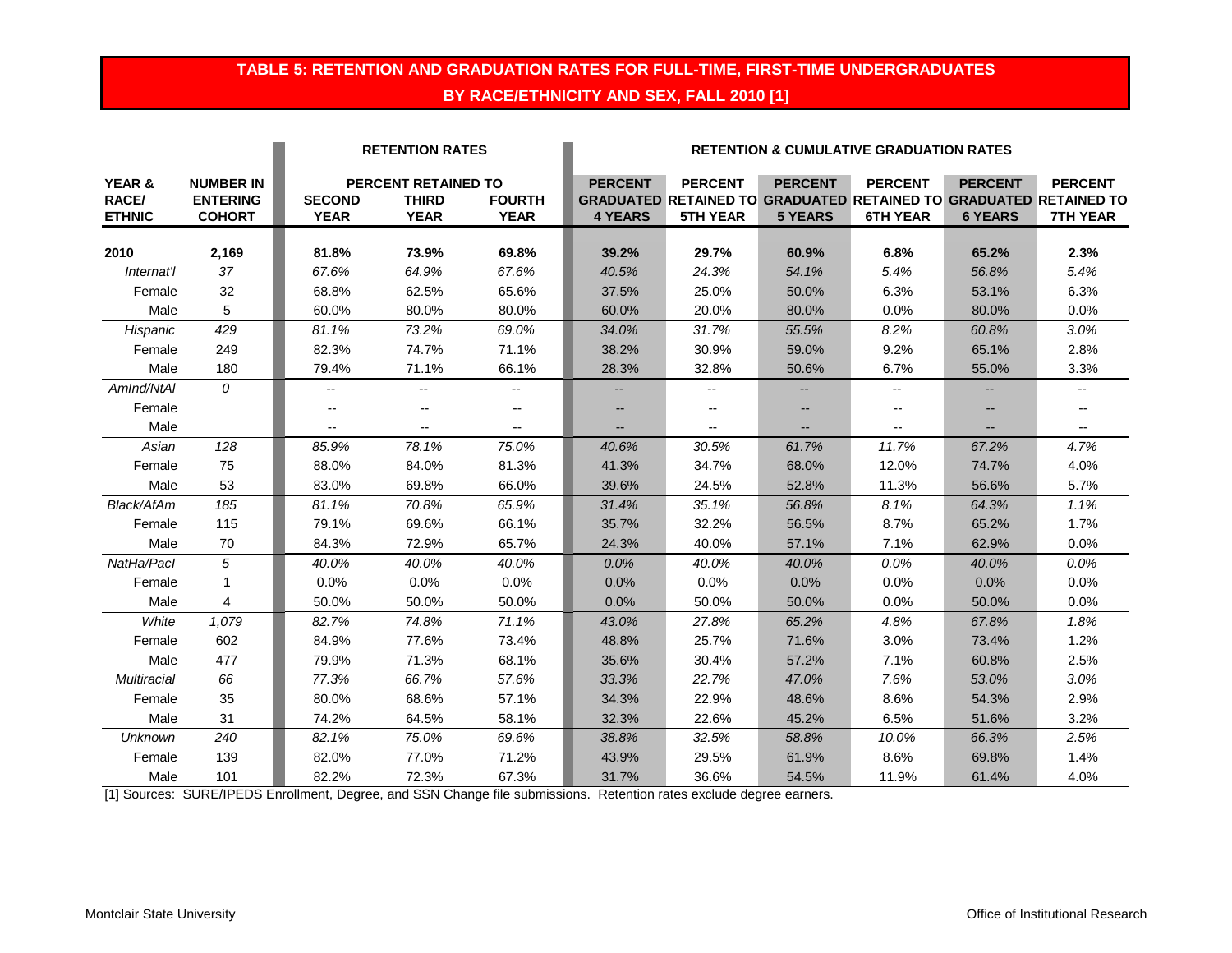

**CHART 1: GRADUATION RATES FOR COHORTS OF FULL-TIME, FIRST-TIME FRESHMEN**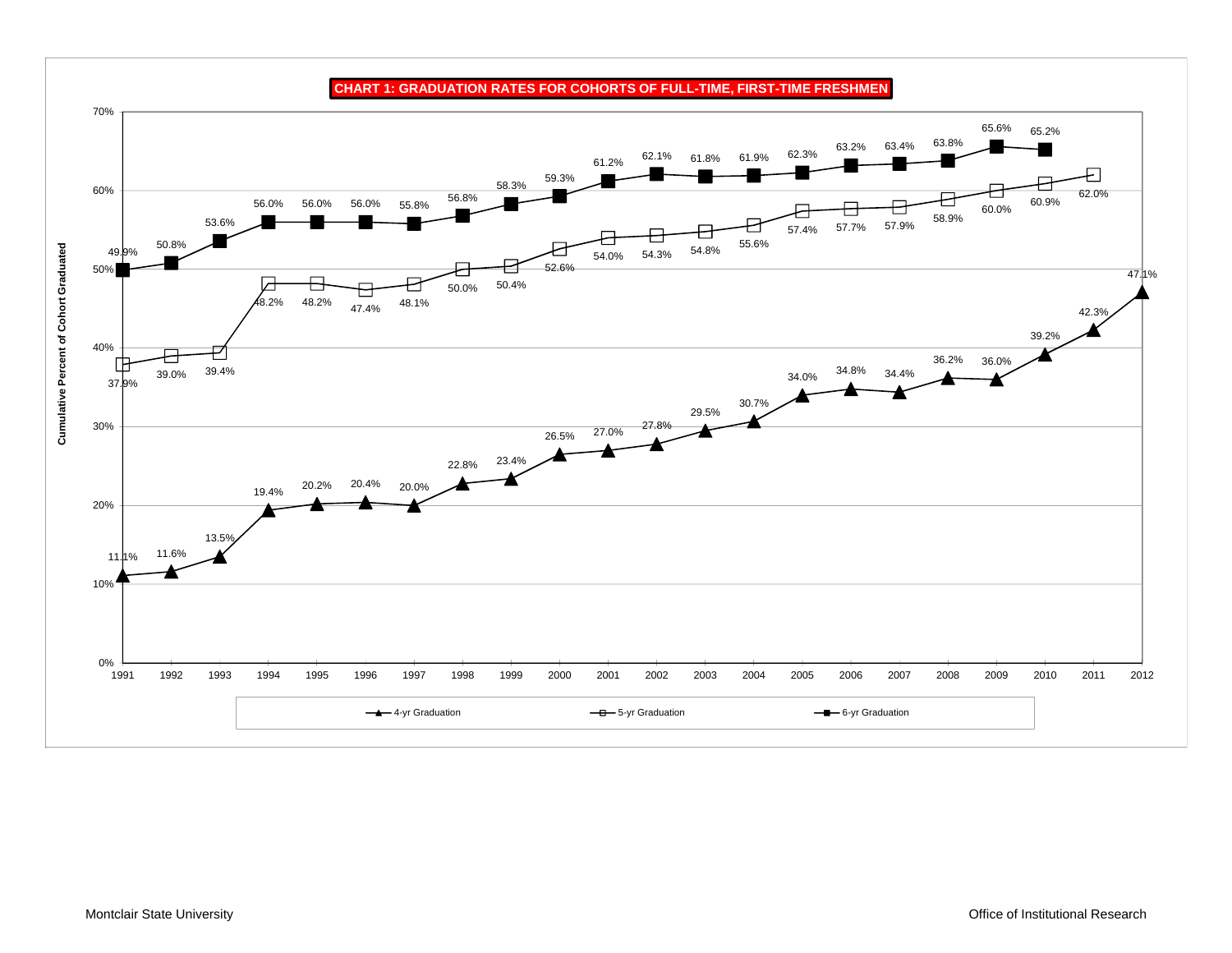#### **TABLE 6: LONG-TERM TRENDS IN GRADUATION RATES**

|            |                 |                 |                 |          | Completed Completed |
|------------|-----------------|-----------------|-----------------|----------|---------------------|
|            |                 |                 |                 | in Fifth | in Sixth            |
| Cohort     | 4-yr Graduation | 5-yr Graduation | 6-yr Graduation | Year     | Year                |
| 1991       | 11.1%           | 37.9%           | 49.9%           | 26.8%    | 12.0%               |
| 1992       | 11.6%           | 39.0%           | 50.8%           | 27.4%    | 11.8%               |
| 1993       | 13.5%           | 39.4%           | 53.6%           | 25.9%    | 14.2%               |
| 1994       | 19.4%           | 48.2%           | 56.0%           | 28.8%    | 7.8%                |
| 1995       | 20.2%           | 48.2%           | 56.0%           | 28.0%    | 7.8%                |
| 1996       | 20.4%           | 47.4%           | 56.0%           | 27.0%    | 8.6%                |
| 1997       | 20.0%           | 48.1%           | 55.8%           | 28.1%    | 7.7%                |
| 1998       | 22.8%           | 50.0%           | 56.8%           | 27.2%    | 6.8%                |
| 1999       | 23.4%           | 50.4%           | 58.3%           | 27.0%    | 7.9%                |
| 2000       | 26.5%           | 52.6%           | 59.3%           | 26.1%    | 6.7%                |
| 2001       | 27.0%           | 54.0%           | 61.2%           | 27.0%    | 7.2%                |
| 2002       | 27.8%           | 54.3%           | 62.1%           | 26.5%    | 7.8%                |
| 2003       | 29.5%           | 54.8%           | 61.8%           | 25.3%    | 7.0%                |
| 2004       | 30.7%           | 55.6%           | 61.9%           | 24.9%    | 6.3%                |
| 2005       | 34.0%           | 57.4%           | 62.3%           | 23.4%    | 4.9%                |
| 2006       | 34.8%           | 57.7%           | 63.2%           | 22.9%    | 5.5%                |
| 2007       | 34.4%           | 57.9%           | 63.4%           | 23.5%    | 5.5%                |
| 2008       | 36.2%           | 58.9%           | 63.8%           | 22.7%    | 4.9%                |
| 2009       | 36.0%           | 60.0%           | 65.6%           | 24.0%    | 5.6%                |
| 2010       | 39.2%           | 60.9%           | 65.2%           | 21.7%    | 4.3%                |
| 2011       | 42.3%           | 62.0%           |                 | 19.7%    |                     |
| 2012       | 47.1%           |                 |                 |          |                     |
| Average    | 27.6%           | 52.1%           | 59.2%           | 26.0%    | 7.5%                |
|            |                 |                 |                 |          |                     |
| Pct. Point |                 |                 |                 |          |                     |
| Change     | 36.00           | 21.00           | 13.50           | $-4.10$  | $-6.50$             |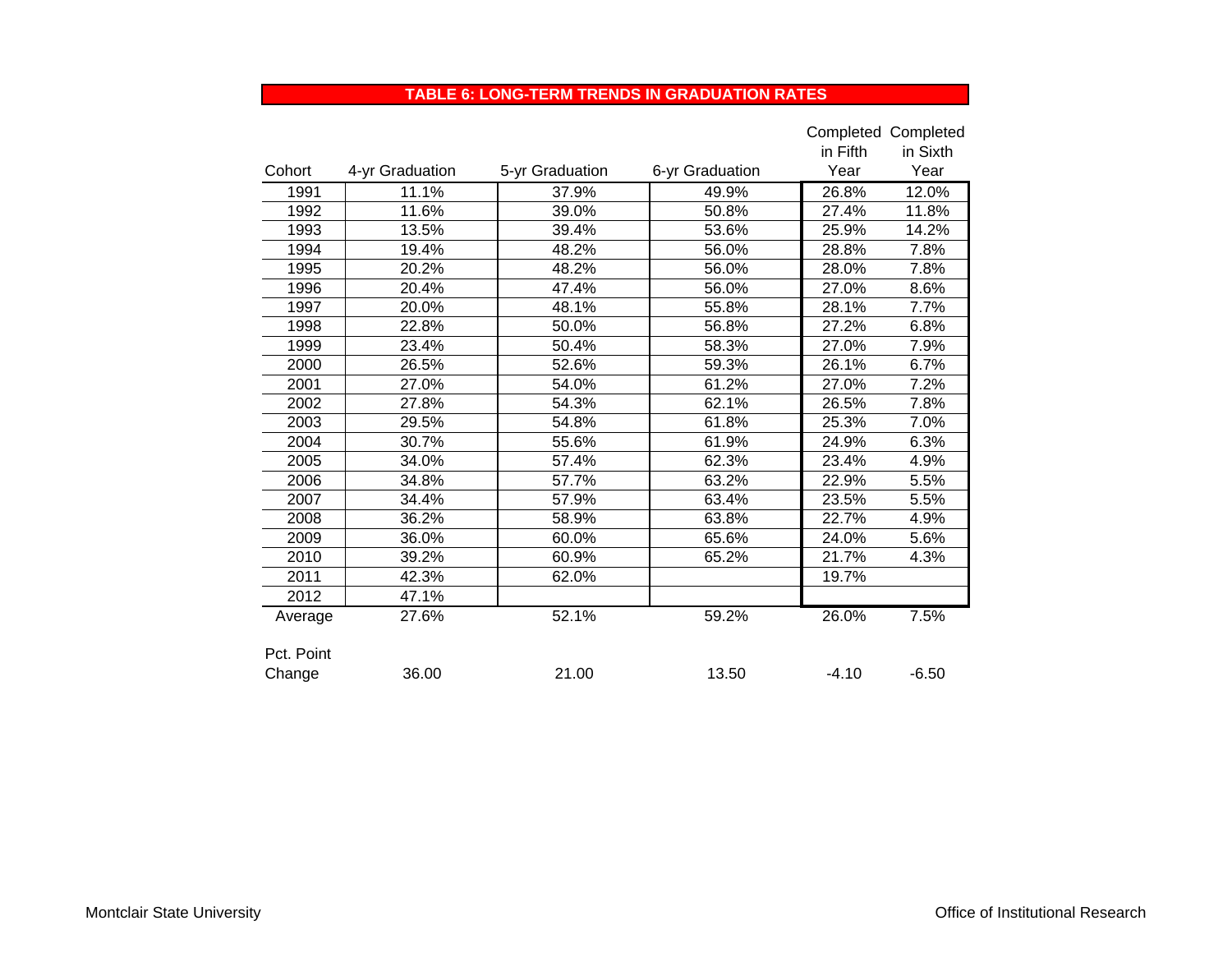**CHART 2: RETENTION RATES FOR COHORTS OF FULL-TIME, FIRST-TIME FRESHMEN**

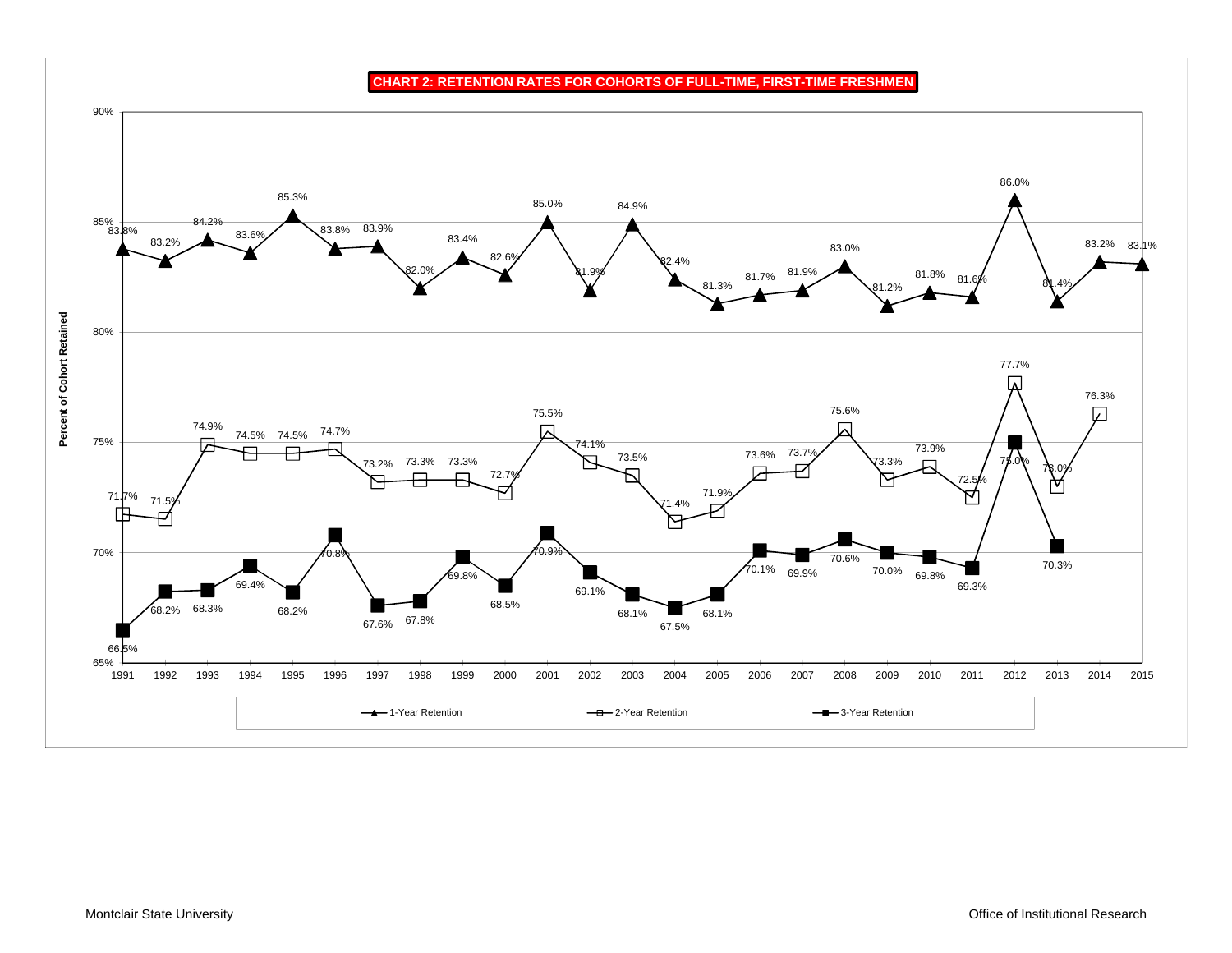|         | <b>First Semester</b> |                  |                  |                  | First Semester First Year Second Year Third Year |              |           |           |
|---------|-----------------------|------------------|------------------|------------------|--------------------------------------------------|--------------|-----------|-----------|
| Cohort  | Retention             | 1-Year Retention | 2-Year Retention | 3-Year Retention | Attrition                                        | Attrition    | Attrition | Attrition |
| 1991    | <b>No</b>             | 83.8%            | 71.7%            | 66.5%            | <b>No</b>                                        | 16.2%        | 12.0%     | 5.3%      |
| 1992    | <b>Spring</b>         | 83.2%            | 71.5%            | 68.2%            | <b>Spring</b>                                    | 16.8%        | 11.7%     | 3.3%      |
| 1993    | <b>IPEDS</b>          | 84.2%            | 74.9%            | 68.3%            | <b>IPEDS</b>                                     | 15.8%        | 9.3%      | 6.6%      |
| 1994    | <b>Data</b>           | 83.6%            | 74.5%            | 69.4%            | <b>Data</b>                                      | 16.4%        | 9.1%      | 5.1%      |
| 1995    |                       | 85.3%            | 74.5%            | 68.2%            |                                                  | 14.7%        | 10.8%     | 6.3%      |
| 1996    | 94.4%                 | 83.8%            | 74.7%            | 70.8%            | 5.6%                                             | 16.2%        | 9.1%      | 3.9%      |
| 1997    | 95.1%                 | 83.9%            | 73.2%            | 67.6%            | 4.9%                                             | 16.1%        | 10.7%     | 5.6%      |
| 1998    | 94.0%                 | 82.0%            | 73.3%            | 67.8%            | 6.0%                                             | 18.0%        | 8.7%      | 5.5%      |
| 1999    | 95.1%                 | 83.4%            | 73.3%            | 69.8%            | 4.9%                                             | 16.6%        | 10.1%     | 3.5%      |
| 2000    | 94.6%                 | 82.6%            | 72.7%            | 68.5%            | 5.4%                                             | 17.4%        | 9.9%      | 4.2%      |
| 2001    | 94.6%                 | 85.0%            | 75.5%            | 70.9%            | 5.4%                                             | 15.0%        | 9.5%      | 4.6%      |
| 2002    | 94.2%                 | 81.9%            | 74.1%            | 69.1%            | 5.8%                                             | 18.1%        | 7.8%      | 5.0%      |
| 2003    | 93.5%                 | 84.9%            | 73.5%            | 68.1%            | 6.5%                                             | 15.1%        | 11.4%     | 5.4%      |
| 2004    | 94.0%                 | 82.4%            | 71.4%            | 67.5%            | 6.0%                                             | 17.6%        | 11.0%     | 3.9%      |
| 2005    | 94.7%                 | 81.3%            | 71.9%            | 68.1%            | 5.3%                                             | 18.7%        | 9.4%      | 3.8%      |
| 2006    | 93.4%                 | 81.7%            | 73.6%            | 70.1%            | 6.6%                                             | 18.3%        | 8.1%      | 3.5%      |
| 2007    | 94.0%                 | 81.9%            | 73.7%            | 69.9%            | 6.0%                                             | 18.1%        | 8.2%      | 3.8%      |
| 2008    | 94.5%                 | 83.0%            | 75.6%            | 70.6%            | 5.5%                                             | 17.0%        | 7.4%      | 5.0%      |
| 2009    | 94.4%                 | 81.2%            | 73.3%            | 70.0%            | 5.6%                                             | 18.8%        | 7.9%      | 3.3%      |
| 2010    | 93.8%                 | 81.8%            | 73.9%            | 69.8%            | 6.2%                                             | 18.2%        | 7.9%      | 4.1%      |
| 2011    | 93.6%                 | 81.6%            | 72.5%            | 69.3%            | 6.4%                                             | 18.4%        | 9.1%      | 3.2%      |
| 2012    | 95.5%                 | 86.0%            | 77.7%            | 75.0%            | 4.5%                                             | 14.0%        | 8.3%      | 2.7%      |
| 2013    | 95.4%                 | 81.4%            | 73.0%            | 70.3%            | 4.6%                                             | 18.6%        | 8.4%      | 2.7%      |
| 2014    | 94.1%                 | 83.2%            | 76.3%            |                  | 5.9%                                             | 16.8%        | 6.9%      |           |
| 2015    | 92.3%                 | 83.1%            |                  |                  | 7.7%                                             | <b>16.9%</b> |           |           |
| 2016    | 91.8%                 |                  |                  |                  | 8.2%                                             |              |           |           |
| Average | 94.1%                 | 83.0%            | 73.8%            | 69.3%            | 5.9%                                             | 17.0%        | 9.3%      | 4.4%      |

### **TABLE 7: LONG-TERM TRENDS IN RETENTION AND ATTRITION**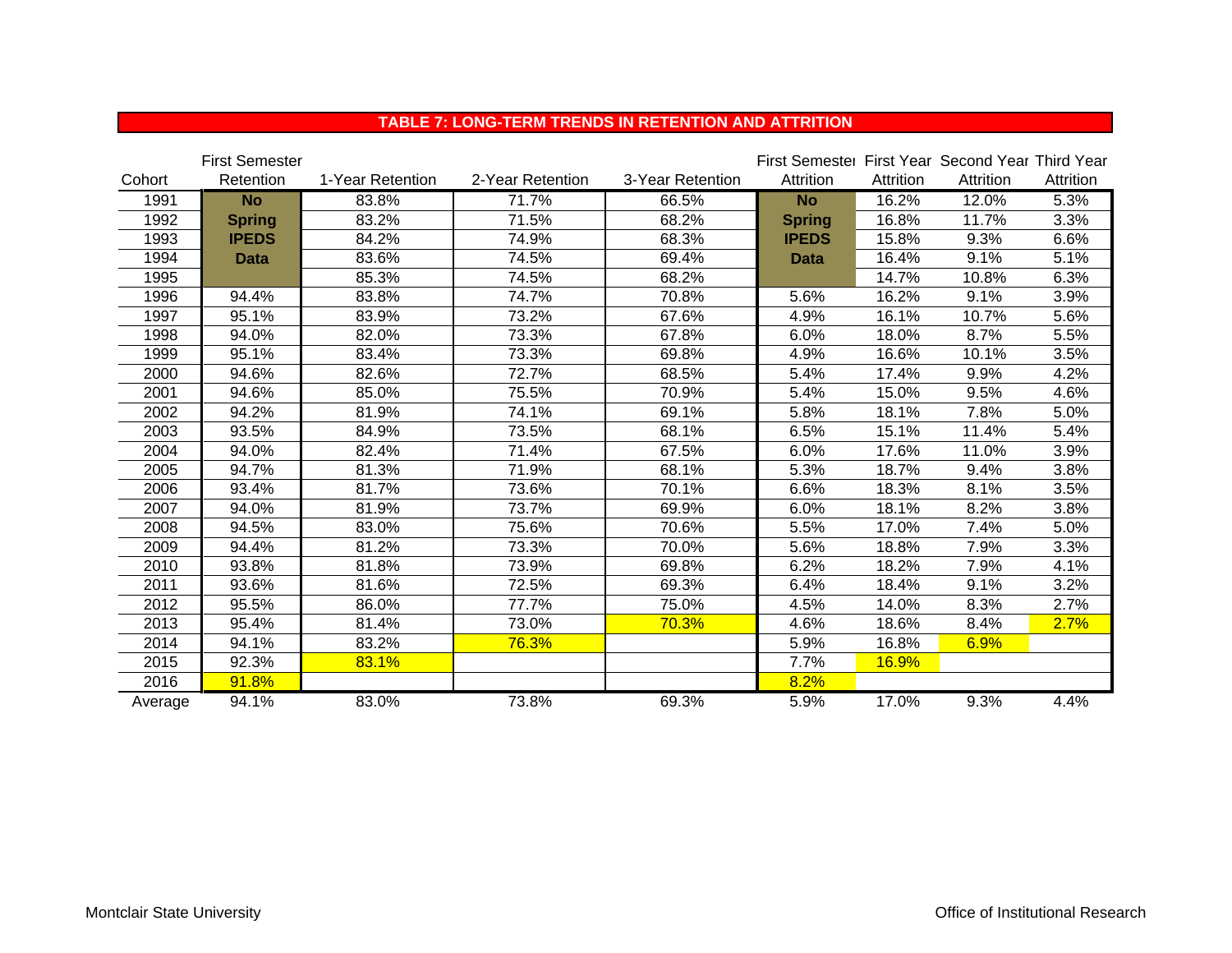|         |                                      |                                   |                                  | TABLE 8: 200% GRADUATION RATES     |                                    |                                 |                                |
|---------|--------------------------------------|-----------------------------------|----------------------------------|------------------------------------|------------------------------------|---------------------------------|--------------------------------|
| Cohort  | Four-year<br>Graduation<br>$(100\%)$ | Five-year<br>Graduation<br>(125%) | Six-year<br>Graduation<br>(150%) | Seven-year<br>Graduation<br>(175%) | Eight-year<br>Graduation<br>(200%) | Completed<br>in Seventh<br>Year | Completed<br>in Eighth<br>Year |
| 1998    | 22.8%                                | 50.0%                             | 56.8%                            | 59.5%                              | 60.7%                              | 2.7%                            | 1.2%                           |
| 1999    | 23.4%                                | 50.4%                             | 58.3%                            | 61.5%                              | 62.3%                              | 3.2%                            | 0.8%                           |
| 2000    | 26.5%                                | 52.6%                             | 59.3%                            | 61.0%                              | 62.5%                              | 1.7%                            | 1.5%                           |
| 2001    | 27.0%                                | 54.0%                             | 61.2%                            | 63.8%                              | 64.8%                              | 2.6%                            | 1.0%                           |
| 2002    | 27.8%                                | 54.3%                             | 62.1%                            | 63.9%                              | 64.6%                              | 1.8%                            | 0.6%                           |
| 2003    | 29.5%                                | 54.8%                             | 61.8%                            | 63.4%                              | 64.4%                              | 1.6%                            | 1.0%                           |
| 2004    | 30.7%                                | 55.6%                             | 61.9%                            | 63.8%                              | 64.8%                              | 1.9%                            | 1.0%                           |
| 2005    | 34.0%                                | 57.4%                             | 62.3%                            | 63.8%                              | 64.5%                              | 1.5%                            | 0.7%                           |
| 2006    | 34.8%                                | 57.7%                             | 63.2%                            | 64.7%                              | 65.6%                              | 1.5%                            | 0.8%                           |
| 2007    | 34.4%                                | 57.9%                             | 63.4%                            | 65.6%                              | 66.2%                              | 2.2%                            | 0.6%                           |
| 2008    | 36.2%                                | 58.9%                             | 63.8%                            | 65.5%                              | 66.7%                              | 1.7%                            | 1.2%                           |
| Average | 29.7%                                | 54.9%                             | 61.3%                            | 63.3%                              | 64.3%                              | 2.0%                            | 1.0%                           |

#### **TABLE 8: 200% GRADUATION RATES**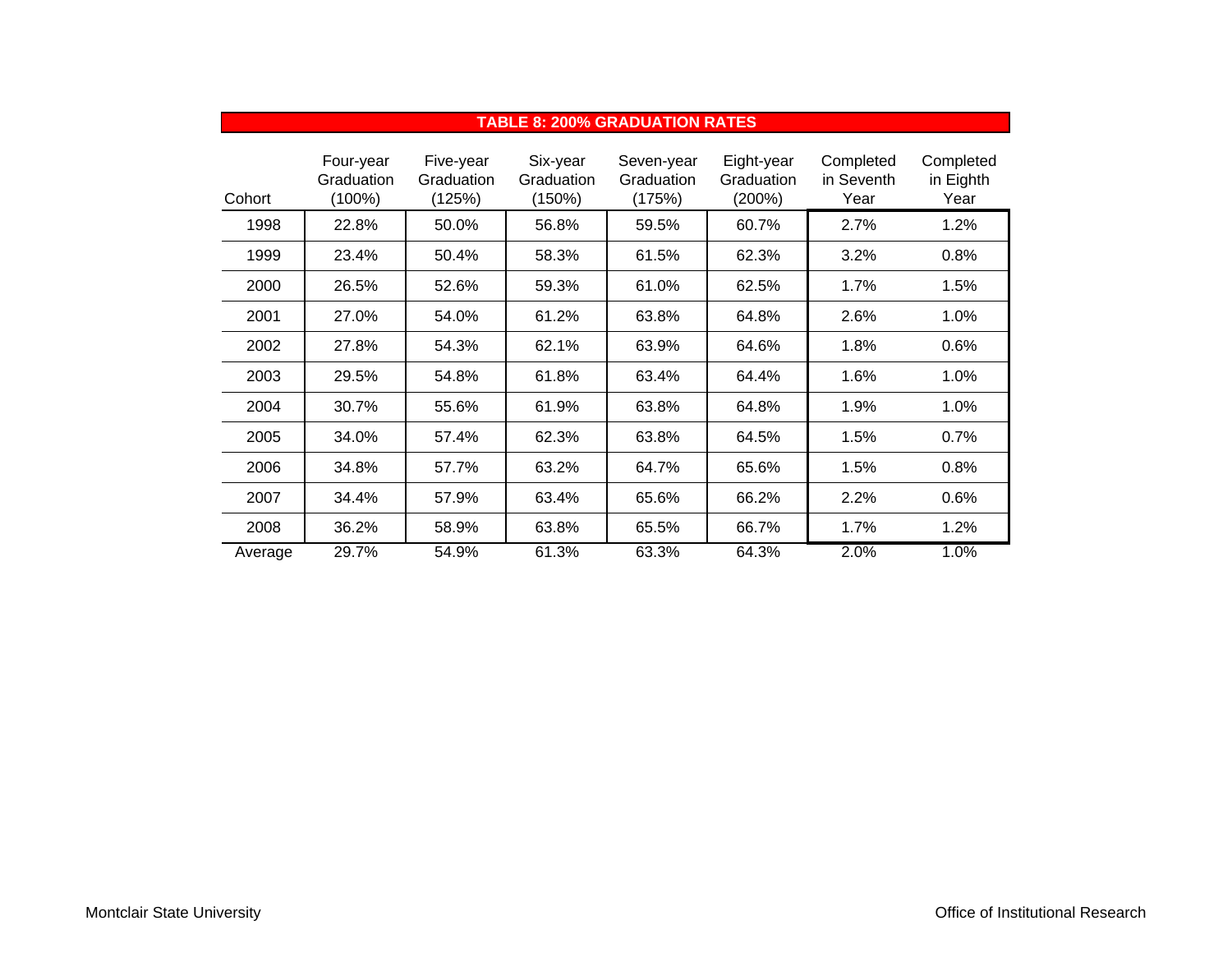# **TABLE 9: RETENTION AND GRADUATION RATES FOR THE FULL-TIME, FIRST-TIME FRESHMAN COHORT ENTERING IN FALL 2010, BY SAT SCORES [1]**

|                                                 |                                                      |                              | <b>RETENTION RATES</b>                                    |                              |                                                | <b>CUMULATIVE GRADUATION RATES</b>                   |                                                      |
|-------------------------------------------------|------------------------------------------------------|------------------------------|-----------------------------------------------------------|------------------------------|------------------------------------------------|------------------------------------------------------|------------------------------------------------------|
| <b>YEAR &amp;</b><br><b>SAT</b><br><b>RANGE</b> | <b>NUMBER IN</b><br><b>ENTERING</b><br><b>COHORT</b> | <b>SECOND</b><br><b>YEAR</b> | <b>PERCENT RETAINED TO</b><br><b>THIRD</b><br><b>YEAR</b> | <b>FOURTH</b><br><b>YEAR</b> | <b>PERCENT</b><br><b>GRADUATED</b><br>≤4 YEARS | <b>PERCENT</b><br><b>GRADUATED</b><br><b>5 YEARS</b> | <b>PERCENT</b><br><b>GRADUATED</b><br><b>6 YEARS</b> |
| 2010<br>Math                                    | 2,169                                                | 81.8%                        | 73.9%                                                     | 69.8%                        | 39.2%                                          | 60.9%                                                | 65.2%                                                |
| 700-800                                         | 15                                                   | 100.0%                       | 93.3%                                                     | 80.0%                        | 66.7%                                          | 80.0%                                                | 80.0%                                                |
| 600-690                                         | 242                                                  | 77.7%                        | 73.1%                                                     | 67.4%                        | 42.6%                                          | 62.8%                                                | 64.9%                                                |
| 500-590                                         | 952                                                  | 81.6%                        | 72.7%                                                     | 69.0%                        | 39.4%                                          | 60.2%                                                | 64.0%                                                |
| 400-490                                         | 821                                                  | 82.9%                        | 75.5%                                                     | 72.4%                        | 38.2%                                          | 61.6%                                                | 67.6%                                                |
| 300-390                                         | 67                                                   | 83.6%                        | 71.6%                                                     | 59.7%                        | 28.4%                                          | 50.7%                                                | 55.2%                                                |
| 200-290                                         | 6                                                    | 100.0%                       | 66.7%                                                     | 50.0%                        | 33.3%                                          | 66.7%                                                | 66.7%                                                |
| Missing                                         | 66                                                   | 78.8%                        | 71.2%                                                     | 66.7%                        | 40.9%                                          | 59.1%                                                | 62.1%                                                |
| <b>Critical Reading</b>                         |                                                      |                              |                                                           |                              |                                                |                                                      |                                                      |
| 700-800                                         | 28                                                   | 92.9%                        | 89.3%                                                     | 82.1%                        | 57.1%                                          | 71.4%                                                | 75.0%                                                |
| 600-690                                         | 187                                                  | 80.7%                        | 73.3%                                                     | 70.6%                        | 48.7%                                          | 65.8%                                                | 67.9%                                                |
| 500-590                                         | 770                                                  | 81.8%                        | 74.5%                                                     | 71.2%                        | 41.4%                                          | 61.9%                                                | 65.8%                                                |
| 400-490                                         | 980                                                  | 81.9%                        | 73.7%                                                     | 69.0%                        | 37.0%                                          | 60.5%                                                | 64.9%                                                |
| 300-390                                         | 137                                                  | 81.8%                        | 70.1%                                                     | 65.0%                        | 24.8%                                          | 48.9%                                                | 59.9%                                                |
| 200-290                                         | $\mathbf 1$                                          | 100.0%                       | 100.0%                                                    | 100.0%                       | 0.0%                                           | 100.0%                                               | 100.0%                                               |
| Missing                                         | 66                                                   | 78.8%                        | 71.2%                                                     | 66.7%                        | 40.9%                                          | 59.1%                                                | 62.1%                                                |
| Writing                                         |                                                      |                              |                                                           |                              |                                                |                                                      |                                                      |
| 700-800                                         | 35                                                   | 94.3%                        | 88.6%                                                     | 85.7%                        | 62.9%                                          | 85.7%                                                | 88.6%                                                |
| 600-690                                         | 246                                                  | 83.7%                        | 78.0%                                                     | 75.2%                        | 50.4%                                          | 70.3%                                                | 72.8%                                                |
| 500-590                                         | 772                                                  | 82.8%                        | 75.3%                                                     | 71.5%                        | 43.1%                                          | 63.3%                                                | 66.1%                                                |
| 400-490                                         | 922                                                  | 80.8%                        | 72.0%                                                     | 67.7%                        | 34.7%                                          | 58.4%                                                | 63.3%                                                |
| 300-390                                         | 122                                                  | 77.0%                        | 67.2%                                                     | 61.5%                        | 18.0%                                          | 40.2%                                                | 54.9%                                                |
| 200-290                                         | $\overline{2}$                                       | 100.0%                       | 50.0%                                                     | 50.0%                        | 50.0%                                          | 50.0%                                                | 50.0%                                                |
| Missing                                         | 70                                                   | 80.0%                        | 72.9%                                                     | 65.7%                        | 40.0%                                          | 57.1%                                                | 61.4%                                                |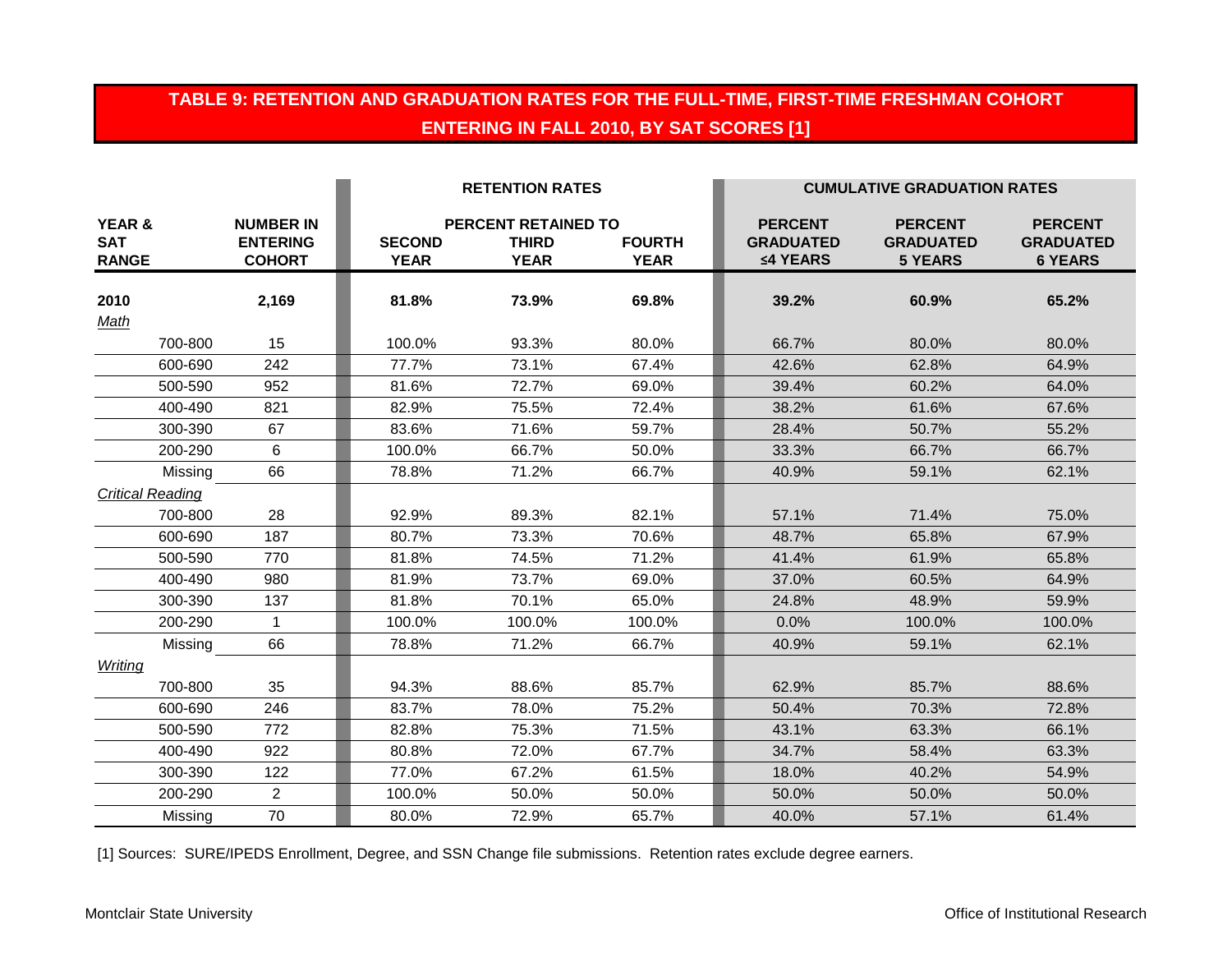### **TABLE 10: MEANS COMPARISONS: COMPLETERS VS. NON-COMPLETERS**

| 2010 Entering First-time Cohort |            | Means          |                   | Statistical  |
|---------------------------------|------------|----------------|-------------------|--------------|
| <b>Academic Measures</b>        | Completers | Non-Completers | <b>Difference</b> | Significance |
| <b>SAT-Mathematics</b>          | 514        | 510            |                   |              |
| SAT-Verbal                      | 499        | 494            | 5                 |              |
| SAT-Combined (2 tests)          | 1013       | 1004           | 9                 |              |
| <b>SAT-Written</b>              | 510        | 494            | 16                | ***          |
| SAT-Combined (3 tests)          | 1523       | 1499           | 24                | $***$        |
| <b>High School GPA</b>          | 3.22       | 3.03           | 0.19              | ***          |
| High School Rank                | 72         | 64             | 8                 | $***$        |

\* T-tests: group means; 2-tailed, equal variance assumed, p≤0.05

\*\* T-tests: group means; 2-tailed, equal variance assumed, p≤0.01

\*\*\* T-tests: group means; 2-tailed, equal variance assumed, p≤0.001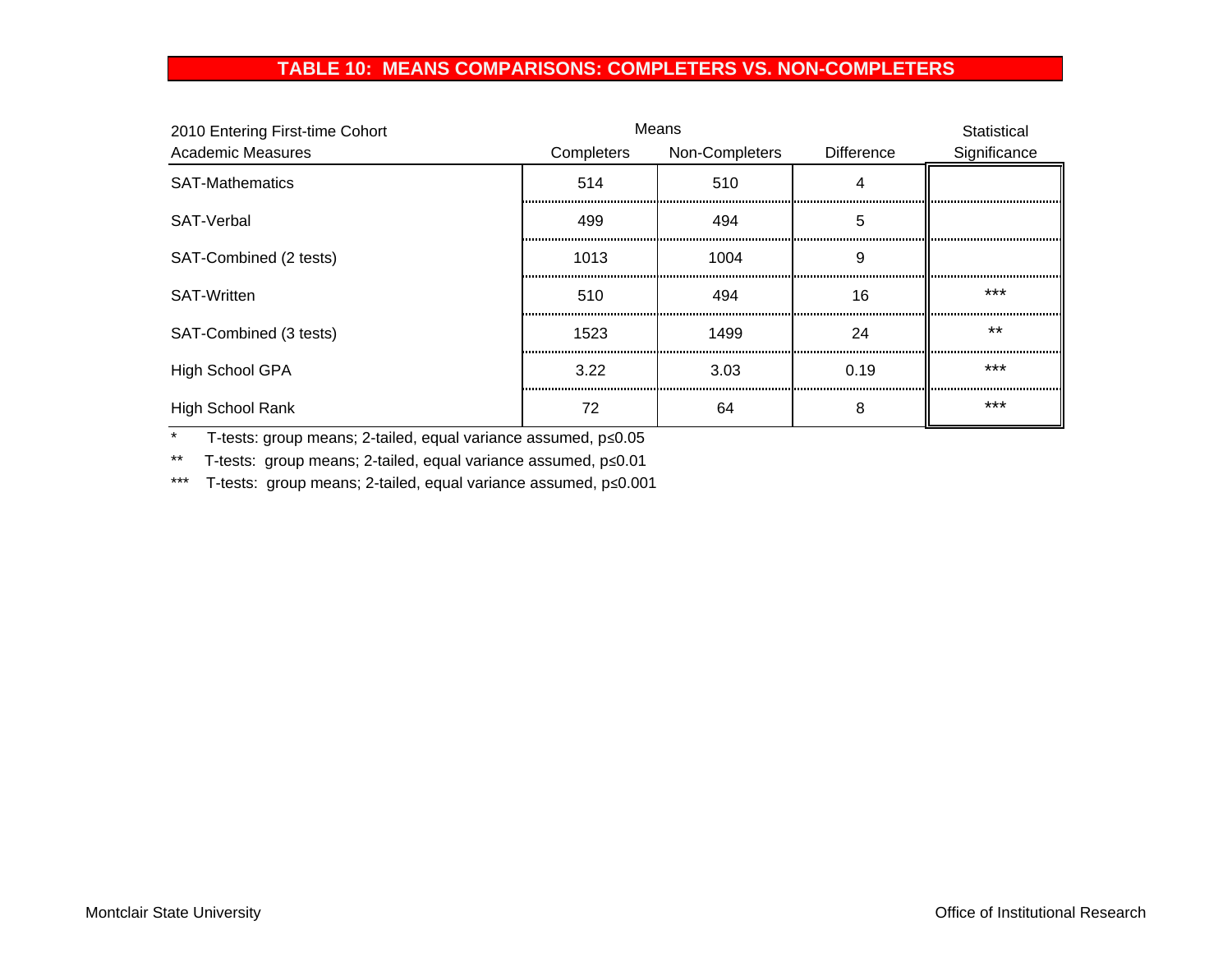### **TABLE 11: SIX-YEAR GRADUATION RATES FOR FULL-TIME, FIRST-TIME UNDERGRADUATE COHORTS FOR STUDENTS RECEIVING FEDERAL AND STATE TUITION GRANTS, FALL 2005 TO FALL 2010**

L

|                                    | <b>NUMBER IN</b> | <b>NUMBER</b>     | <b>PERCENT</b>   |            |
|------------------------------------|------------------|-------------------|------------------|------------|
| <b>FEDERAL PELL GRANT</b>          | <b>ENTERING</b>  | <b>GRADUATED</b>  | <b>GRADUATED</b> |            |
| <b>AWARD STATUS</b>                | <b>COHORT</b>    | <b>IN 6 YEARS</b> | <b>6 YEARS</b>   | Difference |
| 2005                               | 1.868            | 1,164             | 62.3%            |            |
| <b>Received Federal PELL Grant</b> | 497              | 285               | 57.3%            |            |
| Did Not Receive Federal PELL Grant | 1,371            | 879               | 64.1%            | (6.77)     |
| 2006                               | 2.017            | 1,275             | 63.2%            |            |
| <b>Received Federal PELL Grant</b> | 514              | 309               | 60.1%            |            |
| Did Not Receive Federal PELL Grant | 1,503            | 966               | 64.3%            | (4.15)     |
| 2007                               | 2.068            | 1,311             | 63.4%            |            |
| Received Federal PELL Grant        | 568              | 343               | 60.4%            |            |
| Did Not Receive Federal PELL Grant | 1.500            | 968               | 64.5%            | (4.15)     |
| 2008                               | 2.257            | 1,440             | 63.8%            |            |
| <b>Received Federal PELL Grant</b> | 613              | 375               | 61.2%            |            |
| Did Not Receive Federal PELL Grant | 1.644            | 1,065             | 64.8%            | (3.61)     |
| 2009                               | 2,100            | 1,377             | 65.6%            |            |
| <b>Received Federal PELL Grant</b> | 701              | 439               | 62.6%            |            |
| Did Not Receive Federal PELL Grant | 1.399            | 938               | 67.0%            | (4.42)     |
| 2010                               | 2.169            | 1,415             | 65.2%            |            |
| <b>Received Federal PELL Grant</b> | 803              | 505               | 62.9%            |            |
| Did Not Receive Federal PELL Grant | 1.366            | 910               | 66.6%            | (3.73)     |

#### **CUMULATIVE SIX-YEAR GRADUATION RATE**

#### **CUMULATIVE SIX-YEAR GRADUATION RATE**

| <b>STATE OF NEW JERSEY</b><br><b>TUITION ASSISTANCE GRANT (TAG)</b> | <b>NUMBER IN</b><br><b>ENTERING</b> | <b>NUMBER</b><br><b>GRADUATED</b> | <b>PERCENT</b><br><b>GRADUATED</b> |            |
|---------------------------------------------------------------------|-------------------------------------|-----------------------------------|------------------------------------|------------|
| <b>AWARD STATUS</b>                                                 | <b>COHORT</b>                       | <b>IN 6 YEARS</b>                 | <b>6 YEARS</b>                     | Difference |
| 2008                                                                | 2,257                               | 1.440                             | 63.8%                              |            |
| Received NJ TAG Grant                                               | 628                                 | 397                               | 63.2%                              |            |
| Did Not Receive NJ TAG Grant                                        | 1.629                               | 1.043                             | 64.0%                              | (0.81)     |
| 2009                                                                | 2.100                               | 1,377                             | 65.6%                              |            |
| Received NJ TAG Grant                                               | 641                                 | 410                               | 64.0%                              |            |
| Did Not Receive NJ TAG Grant                                        | 1,459                               | 967                               | 66.3%                              | (2.32)     |
| 2010                                                                | 2,169                               | 1,415                             | 65.2%                              |            |
| Received NJ TAG Grant                                               | 668                                 | 428                               | 64.1%                              |            |
| Did Not Receive NJ TAG Grant                                        | 1,501                               | 987                               | 65.8%                              | (1.68)     |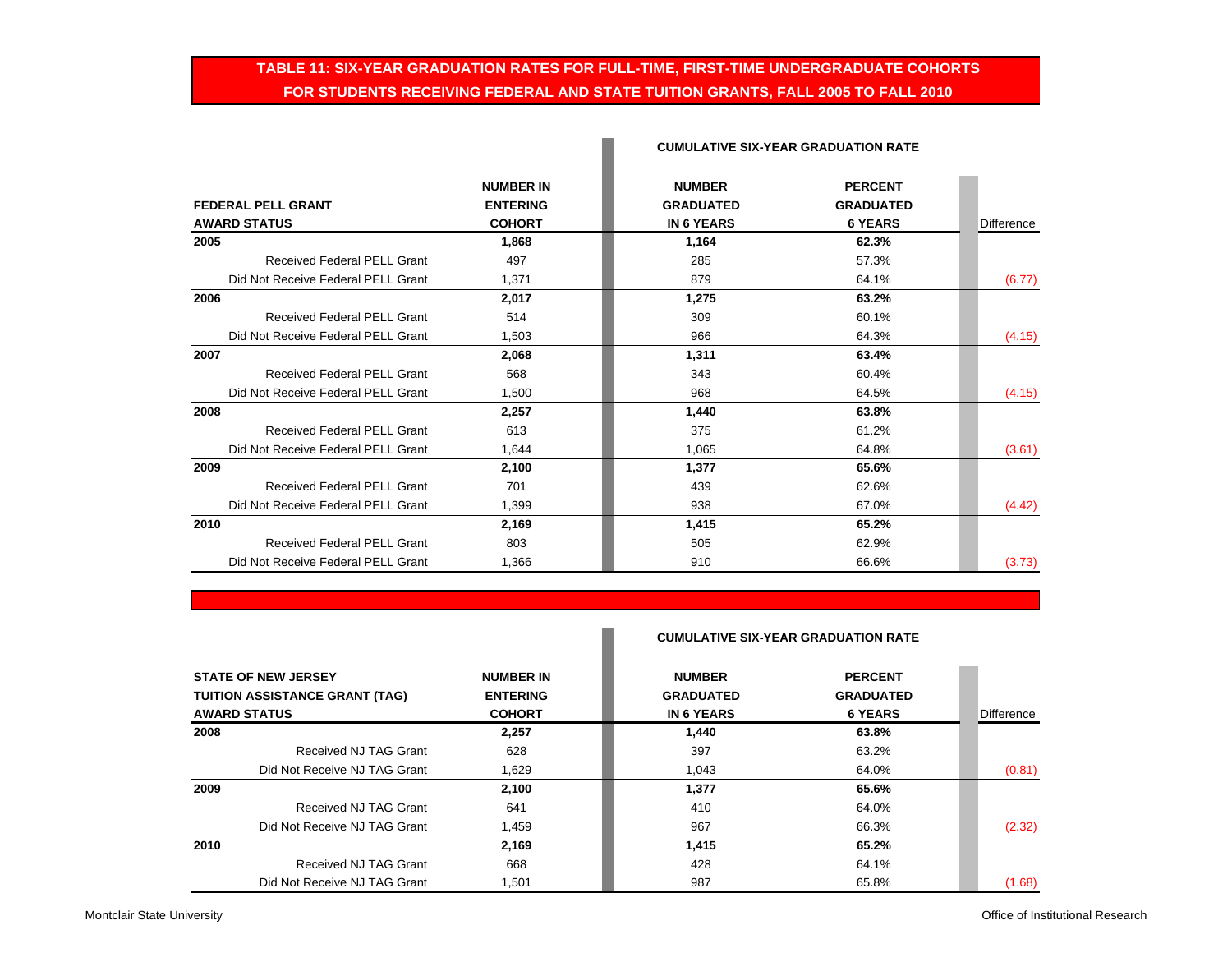# **TABLE 12: COHORT ADJUSTMENTS FIRST-TIME ENTERING UNDERGRADUATES, FALL 2006 TO FALL 2015**

| <b>YEAR</b><br><b>COHORT</b><br><b>ENTERED</b> | <b>ORIGINAL NUMBER IN</b><br><b>ENTERING COHORT [1]</b> | <b>NUMBER OF</b><br><b>EXCLUSIONS [2]</b> | <b>REVISED/ADJUSTED NUMBER IN</b><br><b>ENTERING COHORT [3]</b> |
|------------------------------------------------|---------------------------------------------------------|-------------------------------------------|-----------------------------------------------------------------|
|                                                |                                                         |                                           |                                                                 |
| 2006                                           | 2,018                                                   |                                           | 2,017                                                           |
| 2007 [4]                                       | 2,069                                                   |                                           | 2,068                                                           |
| 2008 [4]                                       | 2,257                                                   | $\pmb{0}$                                 | 2,257                                                           |
| 2009 [4]                                       | 2,101                                                   | ◢                                         | 2,100                                                           |
| 2010 [4]                                       | 2,171                                                   | $\overline{2}$                            | 2,169                                                           |
| 2011 [4]                                       | 2,338                                                   | $\overline{2}$                            | 2,336                                                           |
| 2012 [4]                                       | 2,202                                                   | $\pmb{0}$                                 | 2,202                                                           |
| 2013 [4]                                       | 3,030                                                   | $\overline{2}$                            | 3,028                                                           |
| 2014 [4]                                       | 2,889                                                   | 0                                         | 2,889                                                           |
| 2015 [4]                                       | 3,098                                                   | 0                                         | 3,098                                                           |

[1] Source: SURE/IPEDS fall enrollment submission.

[2] IPEDS allows institutions to "exclude" from their first-time cohorts students who die, become permanently disabled, leave for military service, leave for foreign service, or leave on a church mission. Source: SIS+.

[3] This is the Revised IPEDS cohort number, with exclusions (death, permanent disability, military service, foreign service,

& church mission service) removed. This number is used to complete our IPEDS Graduation Rate Survey.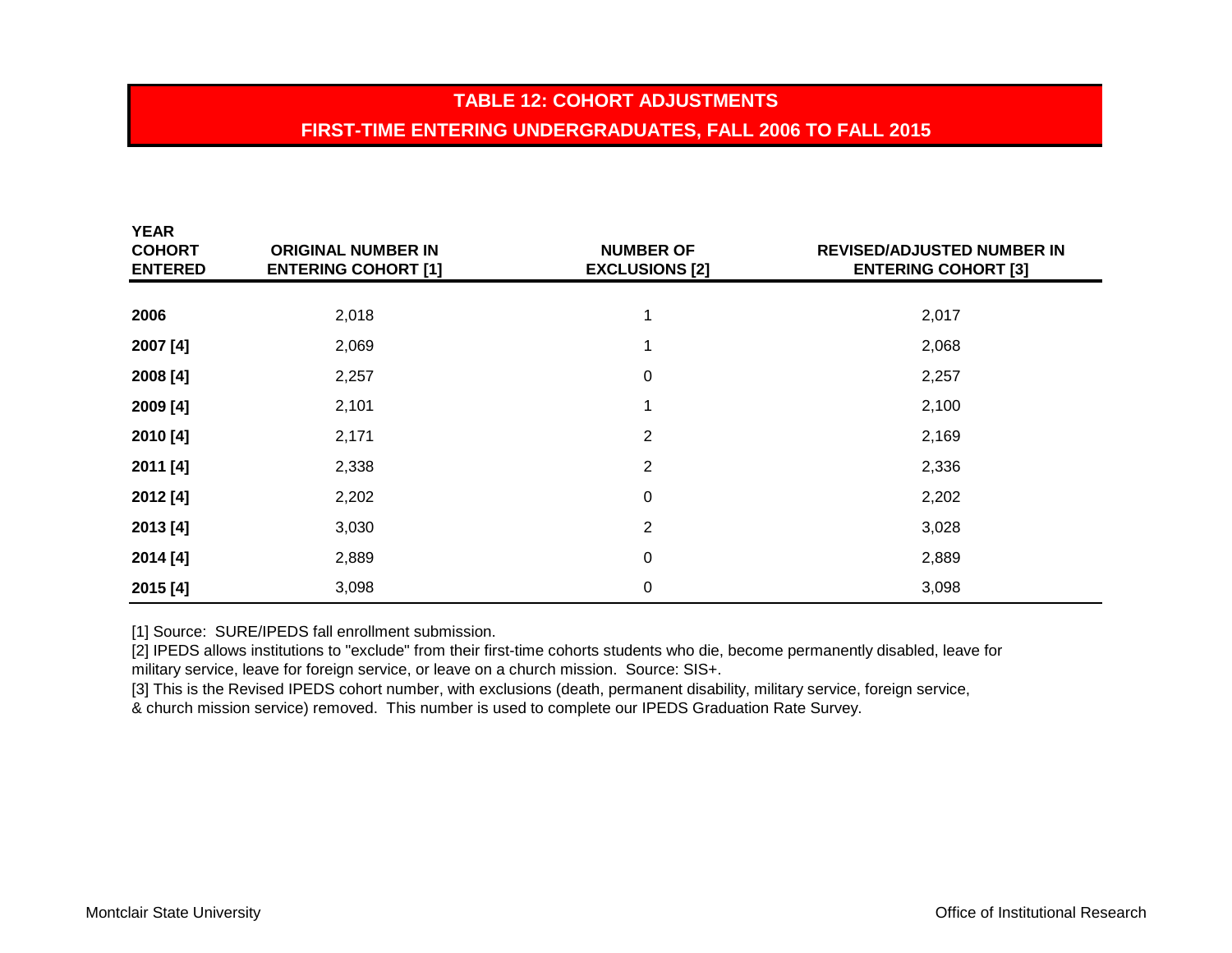### **TABLE 13: IPEDS OUTCOME MEASURES SURVEY OF FULL-TIME\_FIRST-TIME, PART-TIME\_FIRST-TIME, FULL-TIME\_TRANSFER, AND PART-TIME\_TRANSFER COHORTS ENTERING IN FALL 2008**

|                                 |                                                      |                   |                                   | <b>SIX-YEAR GRADUATION RATES</b>               |                                          |                                                | <b>EIGHT-YEAR GRADUATION RATES</b>       | <b>OUT-TRANSFER RATES</b>                                     |                                                                              |
|---------------------------------|------------------------------------------------------|-------------------|-----------------------------------|------------------------------------------------|------------------------------------------|------------------------------------------------|------------------------------------------|---------------------------------------------------------------|------------------------------------------------------------------------------|
| <b>COHORTS</b>                  | <b>NUMBER IN</b><br><b>ENTERING</b><br><b>COHORT</b> | <b>EXCLUSIONS</b> | <b>ADJUSTED</b><br><b>COHORTS</b> | <b>Number</b><br>Awarded<br><b>MSU Degrees</b> | Percent<br>Awarded<br><b>MSU Degrees</b> | <b>Number</b><br>Awarded<br><b>MSU Degrees</b> | Percent<br>Awarded<br><b>MSU Degrees</b> | Number Who<br><b>Transferred to</b><br>Another<br>Institution | <b>Percent Who</b><br><b>Transferred to</b><br>Another<br><b>Institution</b> |
| <b>Fall 2008-Total Entrants</b> | 3,632                                                | 3                 | 3,629                             | 2,459                                          | 67.8%                                    | 2,539                                          | 70.0%                                    | 662                                                           | 18.2%                                                                        |
| Full-time, First-time           | 2,257                                                | 0                 | 2,257                             | 1,440                                          | 63.8%                                    | 1,505                                          | 66.7%                                    | 489                                                           | 21.7%                                                                        |
| Part-time, First-time           | 15                                                   | 0                 | 15                                | 0                                              | $0.0\%$                                  | 0                                              | 0.0%                                     |                                                               | 46.7%                                                                        |
| Full-time, Transfer             | 1.119                                                | 2                 | 1,117                             | 879                                            | 78.7%                                    | 888                                            | 79.5%                                    | 126                                                           | 11.3%                                                                        |
| Part-time, Transfer             | 241                                                  |                   | 240                               | 140                                            | 58.3%                                    | 146                                            | 60.8%                                    | 40                                                            | 16.7%                                                                        |

[1] Source: IPEDS Outcomes Measure Survey. Data from: (a) Student Unit Record Enrollment (SURE) State of New Jersey compliance files, and (b) National Student Clearinghouse.